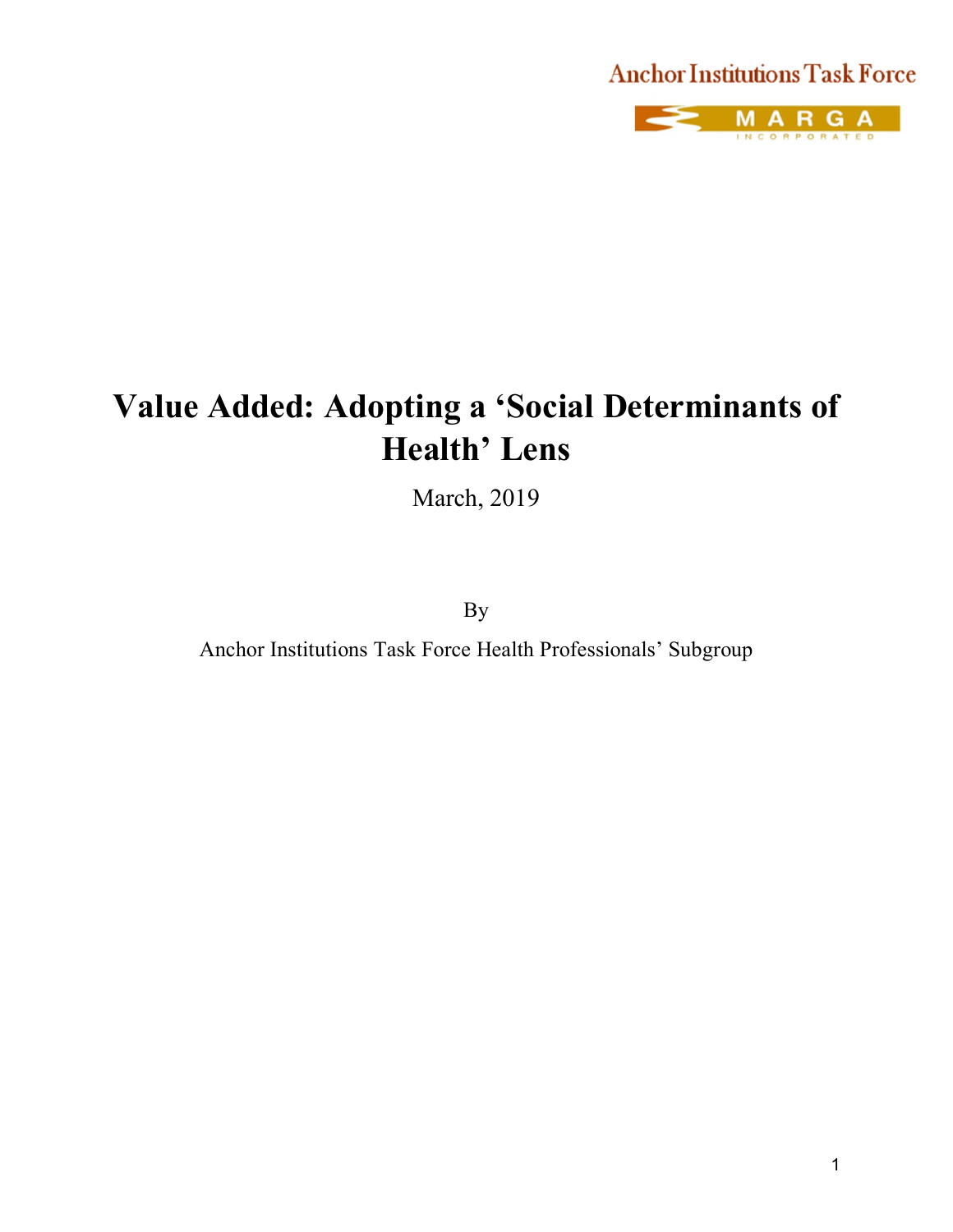### **Executive Summary**

The Anchor Institutions Task Force  $(AITF)^1$  defines anchor institutions as enduring organizations that remain in their geographic places, and play an integral role in their local communities and economies. They are often significant local employers, purchasers, and real estate developers with various investments in their neighborhoods and regions. Universities and healthcare institutions are examples of anchor institutions and can also play a role in ensuring the health, wellbeing and care of individuals in the community.

In 2016 a group of representatives of healthcare institutions and universities coalesced to learn from and support each other in AITF's Health Professionals' Subgroup. The purpose of the Subgroup is to provide a forum for professionals in various health fields to share ideas, best practices, and challenges about how anchors can effectively address health disparities in their communities, as well as discuss other contributions that anchors can make to improve the overall well-being of communities.

Subgroup members are committed to adopting a health equity lens and emphasizing the importance of Social Determinants of Health (SDOH) for understanding health outcomes. As a result of this commitment, these institutions have cultivated a robust framework to guide their involvement and investments within their communities. They find that identifying as an anchor institution and focusing on SDOH makes them more fiscally nimble and effective in addressing long-standing negative health indicators.

SDOH can be defined as the "conditions in the environments in which people are born, live, learn, work, play, worship, and age that affect a range of health, functioning and quality-of-life outcomes and risks" (Office of Disease Promotion and Prevention, n.d.). According to the Centers for Disease Control and Prevention (2014) there are generally 5 recognized determinants of health: genes and biology; health behaviors; social environment; physical environment; and health services or medical care. While research is still lacking on the precise contribution of each determinant it is estimated that genes, biology, and health behaviors account for only 25% of population health. The remaining three categories represent SDOH and influence 75% of health outcomes.

Health outcomes are influenced by an individual's access to resources that enhance the quality of life, such as employment, safe and affordable housing, high quality education, access to healthy foods, social support systems, and health services. When individuals are born into poverty caused by barriers of access, health inequities arise creating systematic differences in the health outcomes of population groups. These barriers and the resulting disparities in health outcomes disproportionately affect racial and ethnic minorities (U.S. Department of Health and Human Services, 2011).

 <sup>1</sup> www.margainc.com/initiatives/aitf/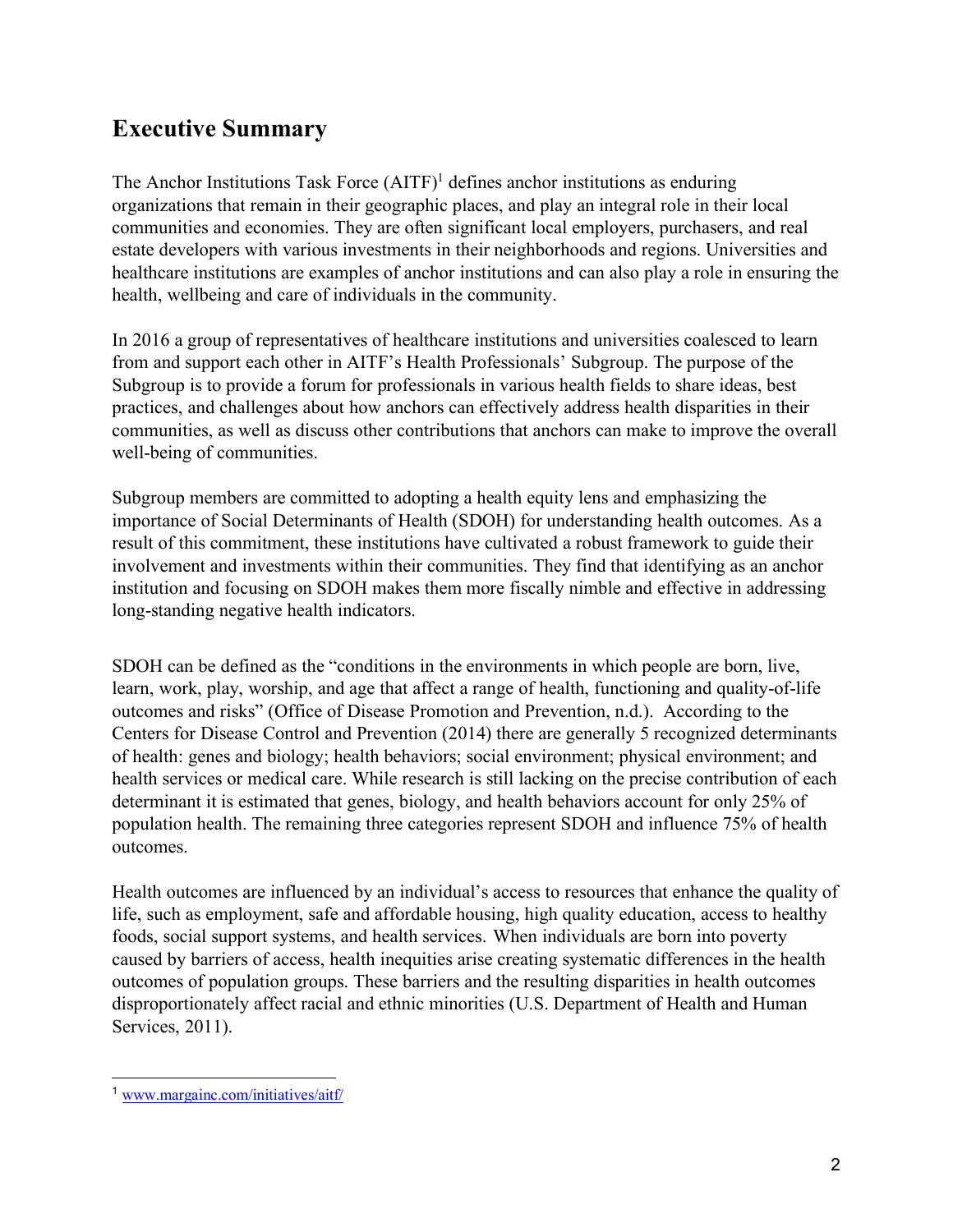The institutions in this paper have demonstrated their willingness to systematically address SDOH and health inequities in their communities. Each institution's starting point has varied based upon the needs identified by the communities in which they reside. All of the anchors have sought to address multiple determinants from housing, employment and education, to economic development, food, and safe spaces. Some have been in the driver's seat while others have played a supporting role enhancing the capacity of those already working within the community to deepen their impact. Many of the university anchors are playing a catalytic role as they transform the way they train and prepare future practitioners in interdisciplinary approaches to health, multiplying the impact that they can have beyond their immediate communities. The healthcare institutions in the Subgroup are serving as innovators as they partner with community based groups, local businesses, schools, and government to create cross-sector investments in the health and well-being of communities, and create holistic models of care. For all the anchors, the community is as much the patient as the individuals that reside there.

This is particularly true for Nationwide Children's hospital in Columbus, as they have sought to invest in affordable housing, workforce development, education, and health and wellness for the residents in the neighborhoods surrounding the hospital. Through hospital seed funding they successfully leveraged additional public and private funding and developed partnerships to implement their Healthy Families Healthy Neighborhoods initiative. The result was a \$25.6 million investment, which has resulted in the improvement of 300 homes and a 20% reduction in home vacancy rates since 2009.

For University of Maryland, Baltimore, the focus is on community and workforce development and improving K-12 education. They successfully opened a free standing neighborhood based Community Engagement Center (CEC), run by the University. The CEC is designed to identify complex and persistent problems, in partnership with the community, and provides multiple resources and programs to address SDOH. In its three years of operation the CEC has received 25,000 visits. As a result of this demonstrated commitment to community development, the University has been able raise additional funds to grow and expand the Center into a larger space.

SBH Health System in the Bronx has long understood the connection between health, wellness and the impact of SDOH. As a result of a changing focus in New York State on value and health equity for Medicaid recipients, SBH was able to put this knowledge into action. They received \$22.6 million in funding from the State to innovate and partner with a mission driven developer to create a mixed use development. The development will include affordable housing, preventative clinical programs, teaching kitchens, rooftop vegetable gardens, and community meeting space.

The University of Chicago Medicine has focused on enhancing the work of community-based partners to address SDOH and health disparities, among other strategies. Recognizing the important role that nonprofit organizations play in the health and vitality of local communities, they launched the Community Benefit Grants program that supports the success of nonprofit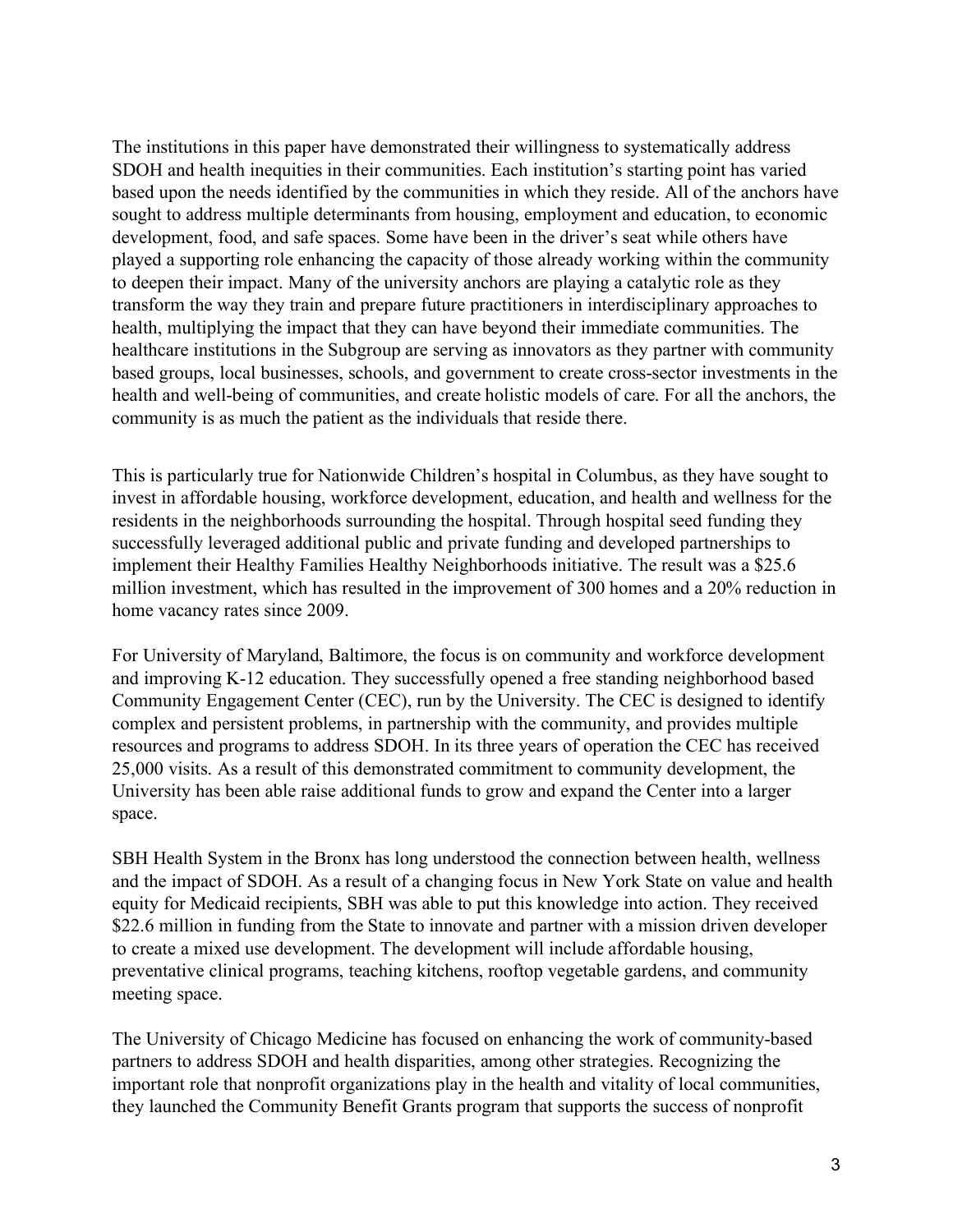organizations whose work benefits residents on the South Side of Chicago. The success of this program has enabled several nonprofits to earn larger grants and expand programming to target SDOH and deepen impact. It has also resulted in improved health outcomes for residents.

The University of Pennsylvania-School of Nursing (SON) in Philadelphia, has integrated SDOH throughout the curriculum emphasizing the importance of addressing these issues in order to decrease health disparities and promote the development of empathetic future health care professionals. Through its efforts the SON has developed and implemented educational frameworks to build collaborative education in partnership with communities across the University. In addition the faculty's commitment to community engagement is evidenced by efforts in 380 community initiatives in 95 locations in Philadelphia.

Florida International University's Herbert Wertheim College of Medicine in Miami believes it is their mission to prepare socially accountable, community-based physicians, scientists and healthcare professionals. This mission has driven them to change the future of medical education by training the next generation of physicians and healthcare professionals to comprehensively address SDOH in a team-based interdisciplinary way. This approach has allowed the College to partner with patients in the neighborhood and has resulted in mutual benefit to the community and the students.

At the University of Connecticut (UConn) in Hartford, engagement with addressing SDOH has been at the program level with faculty scholarship and pedagogy, and with student learning and service. Several UConn faculty members have spearheaded initiatives that address specific SDOH in their courses and programs. This has included a campus-community partnership focused on youth development through physical activity, nutrition education, and mentorship in school and afterschool settings; a health-based interprofessional education program to improve patient outcomes and provide care for underserved populations; and an effort to increase diversity in health professions by working with a nursing and health sciences public high school to ensure that students graduate and are prepared for higher education. These initiatives have been operational for over 10 years demonstrating both the commitment of faculty and the success of these programs.

The Subgroup members unanimously agree that adoption of a SDOH lens has benefitted both their institutions and their communities and has facilitated stronger relationships with patients, partners and community members.

However, the journey towards adopting an SDOH lens and implementing initiatives is not without challenges. For many of the healthcare anchors the biggest challenge has been in creating a culture change among doctors and medical staff away from a focus on volume of services and towards a focus on value and quality of care. Given that it takes time to see the results of investing in SDOH strategies, it can be difficult to provide data to convince practitioners to begin the process. Therefore, it is important to find champions who are influencers and risk takers. Additionally, having the support of the CEO and board can ensure that buy-in is established at the highest level and passed on to departments.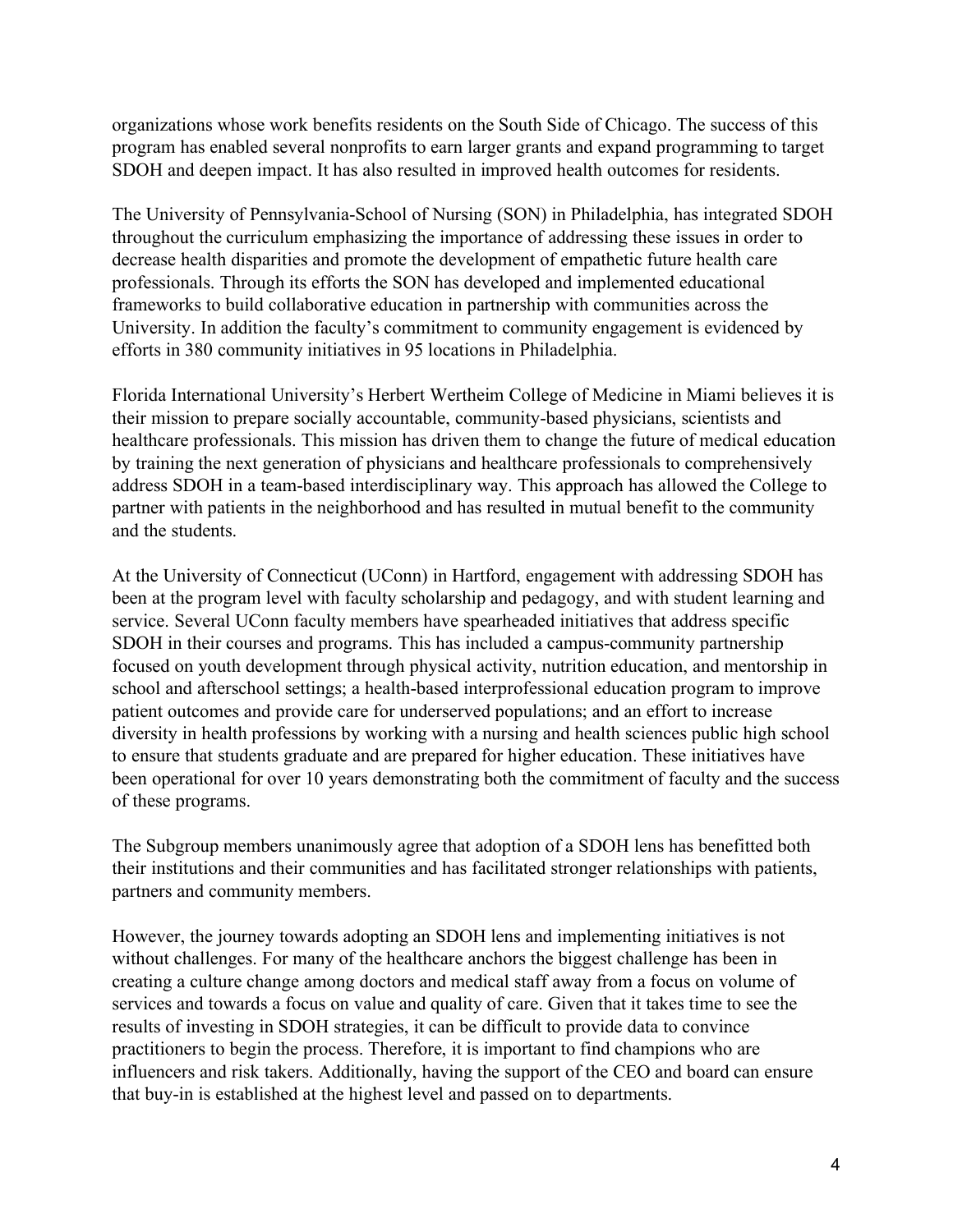Some health anchors have also found that in trying to focus on quality of care and reduce the number of unnecessary hospitalizations they have had to transform a culture of use among the community. For some patients in low-income communities, the hospital may be a safer place when they are confronting violence, housing instability, and food shortages. That is why addressing SDOH and helping patients overcome these challenges ultimately can decrease the cost of care and improve community well-being.

For universities focused on community development one of the challenges is overcoming a lack of trust among residents. Given the history of universities conducting research in minority communities, many residents may be reluctant to participate in university sponsored programs. For this reason, it is critical to approach communities as partners and ensure that they are in the driver's seat in terms of identifying issues and needs. Establishing a community advisory board and using community-based organizations as partners in implementing strategies is one way to overcome this challenge.

In changing the way that practitioners are educated one of the challenges that some universities face is finding faculty with expertise in the area of SDOH and experience in community engagement in their research, teaching and practice. Part of the problem is that the current system undervalues community-based research and engagement and doesn't provide incentives for faculty in terms of tenure, promotion and funding. Transforming this culture will take time, but universities can begin to make that change by fostering an educational environment that views addressing social justice and health equity as integral to the mission of the university. Additionally, recognizing the importance of diversity and inclusion and identifying strategies to develop practitioners from within underserved communities is critical.

For some anchors that have been addressing affordable housing in their communities, one of the biggest challenges has been the uncertainty of the housing market. While initially pricing or availability of housing units may not be an issue, over time as the housing market experiences an upswing anchors may have to compete with the private market and out of town investors resulting in inflated sales pricing. One way to address this issue is to 'land bank' properties, which involves buying properties for future development or sale. Therefore, as anchors develop their strategies they also have to consider and plan for future market changes that may result from their community investment.

While all of these health and university anchors have faced challenges along the way, the critical elements that have helped are: strong leadership to ensure buy-in; community partnerships that create trust and help identify and implement strategies; leveraging assets to cultivate strategic partnerships; and approaching SDOH in interdisciplinary ways. They are focusing on systemic change by transforming the way that providers treat patients, shifting the focus to the communities where they reside. In the process, they have built new partnerships across sectors and increased investments in their communities.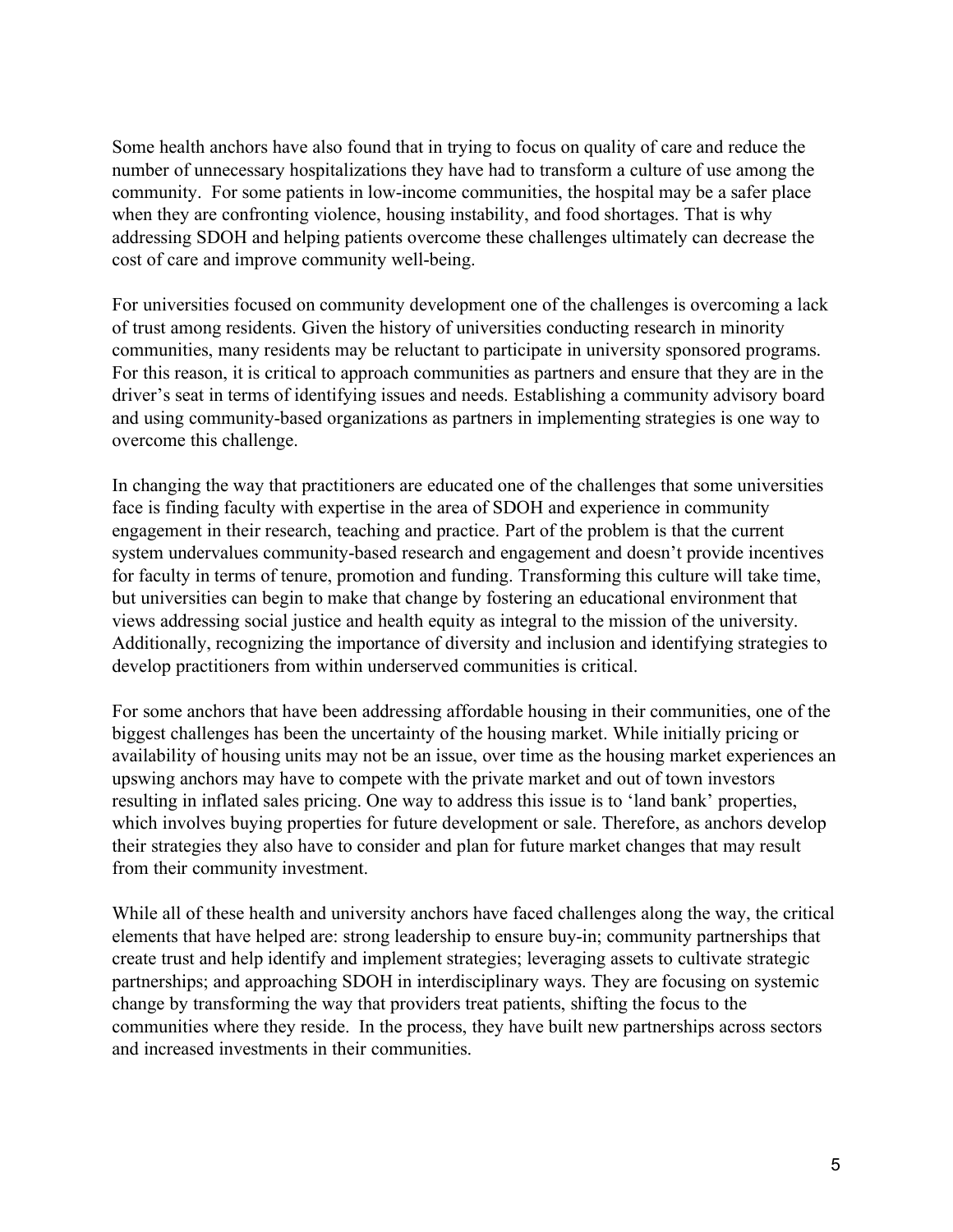By sharing their experiences, the Subgroup members, hope to encourage greater dialogue among other healthcare institutions and universities about how to adopt and apply a SDOH lens as they move towards a value-based approach to health care.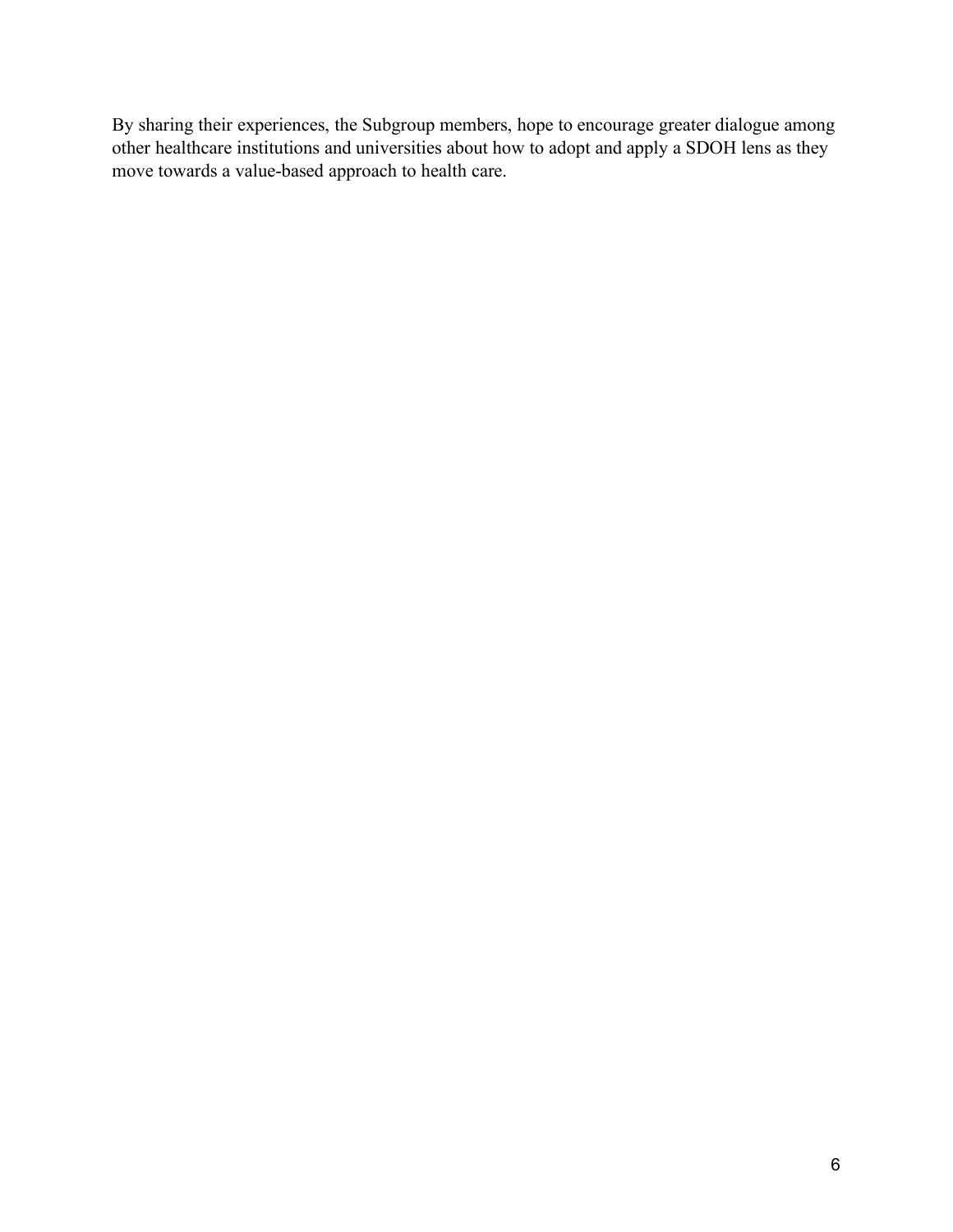### **Introduction**

*The Anchor Institutions Task Force (AITF)2 defines anchor institutions as enduring organizations that remain in their geographic places, and play an integral role in their local communities and economies.*

Anchor institutions are longstanding institutions that are deeply rooted within their communities by mission and investments, and are committed to improving their communities. It is difficult for anchor institutions to divest from the communities in which they reside. They are often significant local employers, purchasers, and real estate developers with various investments in their neighborhoods and regions. Because of their local commitments, anchor institutions are interdependent with their surroundings. Universities and healthcare institutions are examples of anchor institutions and can also play a role in ensuring the health, wellbeing and care of individuals in the community.

AITF was created in 2009 as a means of organizing the growing number of leaders and practitioners in various fields promoting the engagement of anchor institutions in their communities. AITF has grown to a network of over 900 individual members in the U.S. and abroad since its inception. It has become an important voice in making the case for increasing the engagement of anchor institutions in their localities and regions in the United States and around the world. Members represent various types of anchor institutions, and share a common belief that anchor institutions should demonstrate a commitment to their localities, work democratically in their environments, collaborate effectively, and promote social justice and equity.

In 2016 a group of representatives of healthcare institutions and universities coalesced to learn from and support each other in AITF's Health Professionals' Subgroup within the Taskforce's broader learning community. The purpose of the Subgroup is to provide a forum for health professionals from anchor institutions to share ideas, challenges and best practices on how to address health inequities and disparities in their communities. Additionally it serves as an avenue for peer learning and exchange among the health professionals as they work to develop, refine and implement programs focused on enhancing the well-being of communities. The current Subgroup members are diverse in many ways, representing a number of nonprofit healthcare institutions. They are public and private, and many are connected or affiliated with universities. All reside in major urban cities throughout the United States. Current members include: SBH Healthcare System, Bronx, NY; University of Connecticut, Hartford, CT; University of Pennsylvania School of Nursing, Philadelphia, PA; University of Maryland, Baltimore, Baltimore, MD; Nationwide Children's Hospital, Columbus, OH; Florida International University, Miami, FL; The University of Chicago Medicine, Chicago, IL.

Members of the Subgroup found common ground regarding their commitment to adopting a health equity lens and emphasizing the importance of Social Determinants of Health (SDOH) for understanding health outcomes. As a result of this commitment these institutions have cultivated a robust framework to guide their involvement and investments within their communities. They

 <sup>2</sup> www.margainc.com/initiatives/aitf/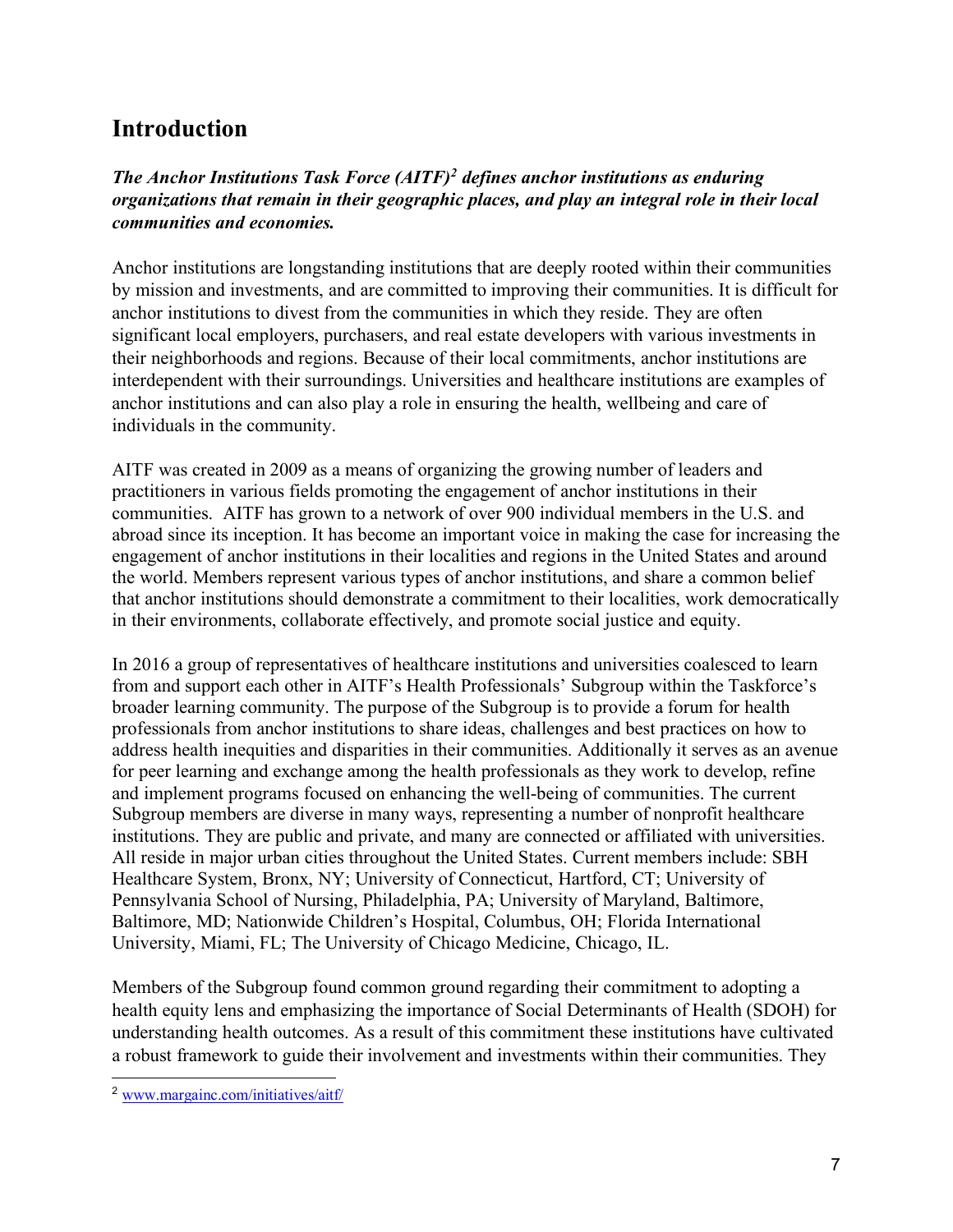find that identifying as an anchor institution and focusing on SDOH makes them more fiscally nimble and effective in addressing long-standing negative health indicators.

### **SDOH and Impact on Health Outcomes**

SDOH can be defined as the "conditions in the environments in which people are born, live, learn, work, play, worship, and age that affect a range of health, functioning and quality-of-life outcomes and risks" (Office of Disease Promotion and Prevention, n.d.). According to the Centers for Disease Control and Prevention (2014) there are generally 5 recognized determinants of health: genes and biology; health behaviors; social environment; physical environment; and health services or medical care. While research is still lacking on the precise contribution of each determinant it is estimated that genes, biology, and health behaviors account for only 25% of population health. The remaining three categories of social environment, physical environment, and health services represent SDOH and influence 75% of health outcomes (see Figure 1).

#### **Figure 1**



**Source:** Centers for Disease Control and Prevention (2014). NCHHSTP Social determinants of health. Retrieved from https://www.cdc.gov/nchhstp/socialdeterminants/faq.html

The passage and implementation of the Affordable Care Act (ACA) in 2010 allowed providers and others in the healthcare field to significantly expand care for marginalized populations. From the ACA's implementation in 2010 to 2016, an estimated 20 million people gained access to the healthcare system, including many young adults, Hispanics, African Americans, and those with low incomes (Cohen, Zammitti & Martinez, 2017).While addressing access to care is critical in creating and sustaining a healthy community, it is only a small part of SDOH.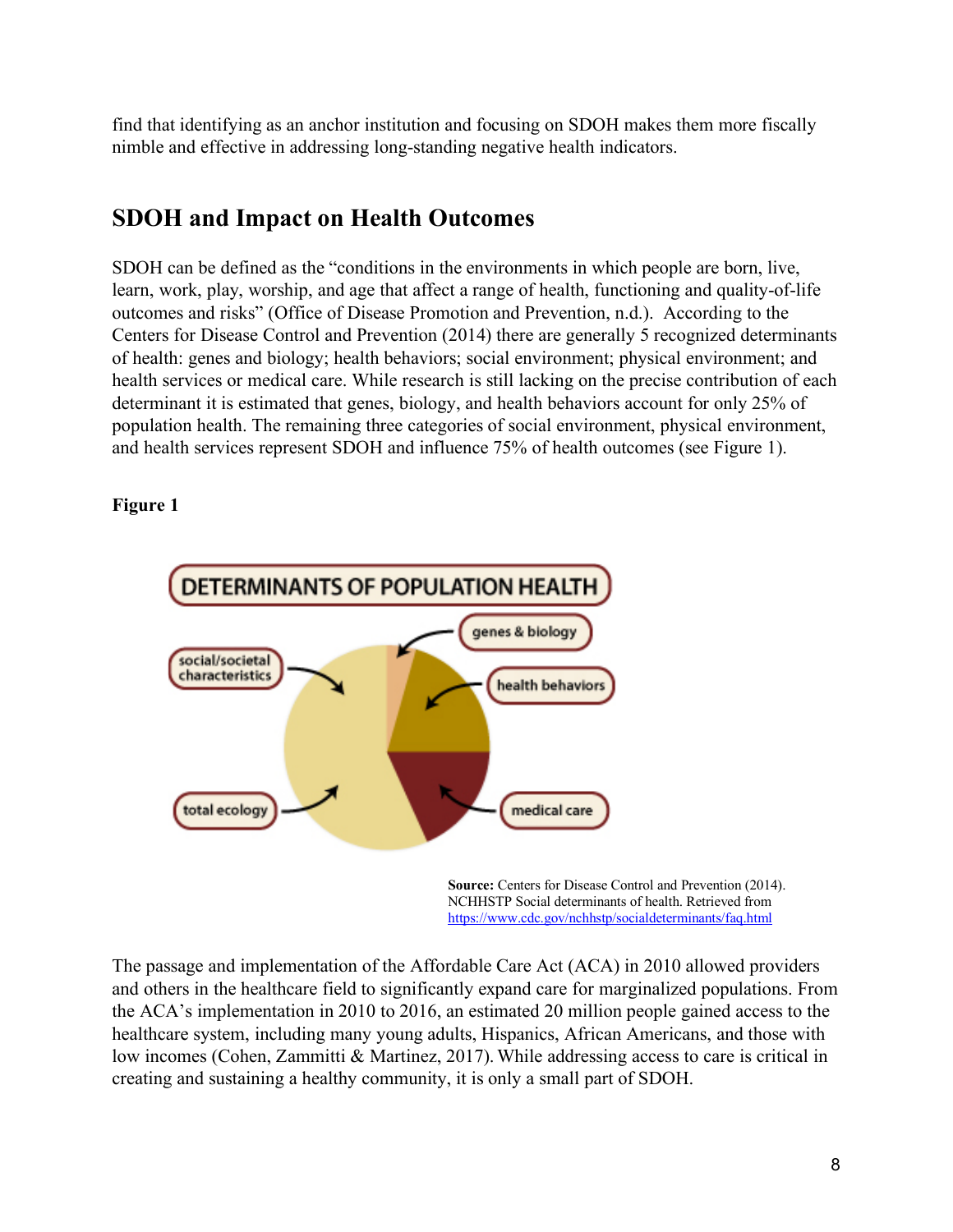Health outcomes are influenced by an individual's access to resources that enhance the quality of life, such as employment, safe and affordable housing, high quality education, access to healthy foods, social support systems, and health services (see Figure 2). When individuals are born into poverty caused by barriers of access, health inequities arise creating systematic differences in the health outcomes of population groups. These barriers and the resulting disparities in health outcomes disproportionately affect racial and ethnic minorities (U.S. Department of Health and Human Services, 2011).

#### **Figure 2**



### **Social Determinants of Health**

**Source:** Heiman, H & Artiga, S. (2018). Beyond health care: The role of social determinants in promoting health and health equity. The Henry J. Kaiser Family Foundation. Retrieved from http://files.kff.org/attachment/issue-briefbeyond-health-care

In neighborhoods with lower-median incomes and less educational attainment access to healthier foods is limited, there is less access to space and facilities for physical activity, and residents are more likely to be exposed to environmental toxins. In addition, these neighborhoods experience elevated crime levels and offer less access to health care facilities (Zimmerman, Woolf and Haley, 2015). Exposure to these conditions can increase the risks of developing chronic diseases such as obesity, hypertension, and asthma among others.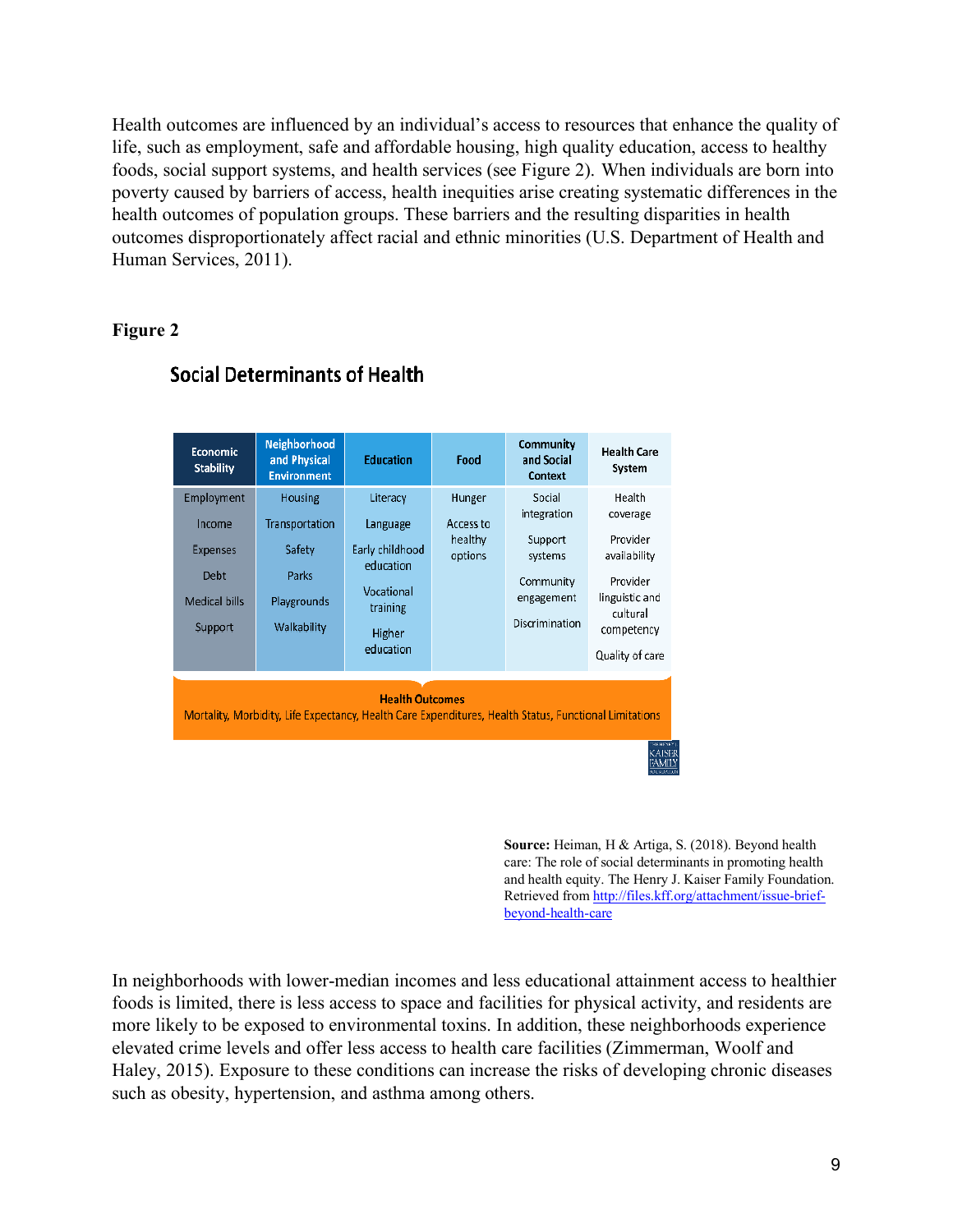In fact, research demonstrates the association between various health conditions and social determinants such as:

- Exposure to allergens and asthma incidence and morbidity is linked to living in substandard housing (Krieger, 2010).
- Diabetes is more prevalent among food-insecure households (Gucciardi, Vahabi, Norris, Del Monte, & Farnum, 2014).
- Among patients with pneumonia, a higher risk of hospital readmission or mortality is associated with low income and unemployment; for patients with heart failure, a higher risk of hospital readmission or mortality is associated with low income, lack of social support, and lack of home resources (Calvillo-King et al., 2013).

A recent study (Berkowitz et al., 2016) also found that patients reporting unmet social needs, such as difficulty affording food, health care and utilities, reported higher rates of depression, diabetes, hypertension, emergency department visits and no-shows to clinic appointments compared to those who did not report social needs.

As such, addressing health inequities by instituting policies which address SDOH is vital to influencing the health outcomes of patients and improving the quality of care. Given that a patients' zip code may have a stronger influence on health outcomes than the care they receive makes it imperative to systematically address these social, economic and environmental disparities.

Healthcare institutions are recognizing the importance of addressing social determinants with the understanding that many healthcare problems require solutions that exist beyond the hospital and the provision of acute care. Universities are recognizing that preparing practitioners to treat patients in a holistic way requires equipping them with an understanding of social determinants, and experiences with community engagement.

Awareness about the significance of SDOH continues to grow among scholars, health professionals, policymakers, and others. There is a need for a greater understanding of what this means in practice. AITF's Health Professionals' Subgroup has assembled representatives of institutions that are attempting to apply a SDOH lens to their local community partnerships.

### **AITF Health Professionals' Subgroup Members**

Subgroup members are using their clinical and non-clinical resources to address SDOH upstream in their local communities. By acting as engaged anchor institutions and addressing the social, economic, and environmental issues that impact health they can begin to target the broader drivers of health outcomes in their communities.

Each of the Subgroup members has a unique footprint in the communities where they are located and serve. The distinctiveness of each institution influences how it operates and consequently its adoption of strategies to address SDOH. The level of buy-in by key stakeholders (especially executive leadership), community engagement, and the ability to leverage resources to engage strategic partners and drive community investment shape the nature and scope of their chosen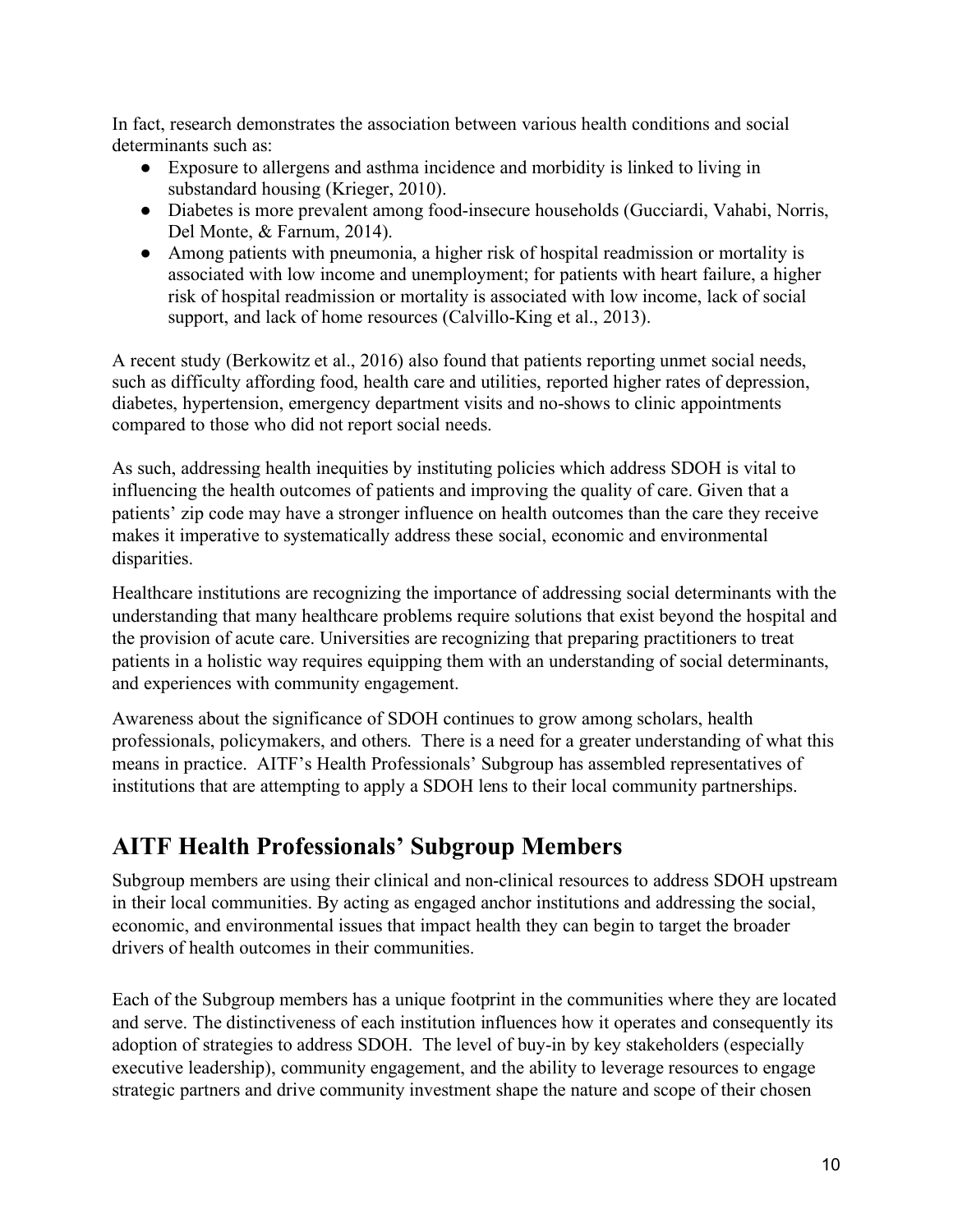strategies. Reflective of their diversity, buy-in and strategies vary from each institution and are based upon the needs identified by the communities in which they reside. All of the anchors have sought to address multiple determinants from housing, employment and education, to economic development, food, and safe spaces. Some have been in the driver's seat while others have played a supporting role enhancing the capacity of those already working within the community to deepen their impact. Many of the university anchors are also playing a catalytic role as they transform the way they train and prepare future practitioners, multiplying the impact that they can have beyond their immediate communities. The healthcare anchors in the Subgroup are serving as innovators as they partner with community based groups, local businesses, schools, and government to create cross-sector investments in the health and well-being of communities. They are changing the traditional model of care from treating the symptoms of disease to holistically addressing the root causes, seeing the place-based conditions of patients as integral to their health.

# **Leveraging Assets and Cultivating Partnerships**

Adopting a SDOH lens can be mutually beneficial to the institution and community. It can facilitate stronger relationships with patients, partners and community members and improve the long-term viability of the communities in which these institutions reside. By monitoring and evaluating their efforts and responding to the needs of the community, they can build community support and legitimacy. This allows them to develop new partnerships across sectors and leverage additional assets that can be deployed to improve the well-being and economic vitality of their communities. This strategy of leveraging resources to build cross-sector partnerships is a key part of the success of Nationwide Children's Hospital as they address SDOH in Columbus, OH.

### **Leveraging Assets and Cultivating Strategic Partnerships: Nationwide Children's Hospital- Columbus, OH**

*Nationwide Children's Hospital is located in Columbus Ohio and is committed to providing the best quality healthcare for children. As an anchor institution they believe that healthcare begins before a patient enters the hospital for medical services and that a person's zip code should not determine health outcomes. As a result, Nationwide Children's views the neighborhood as the patient.*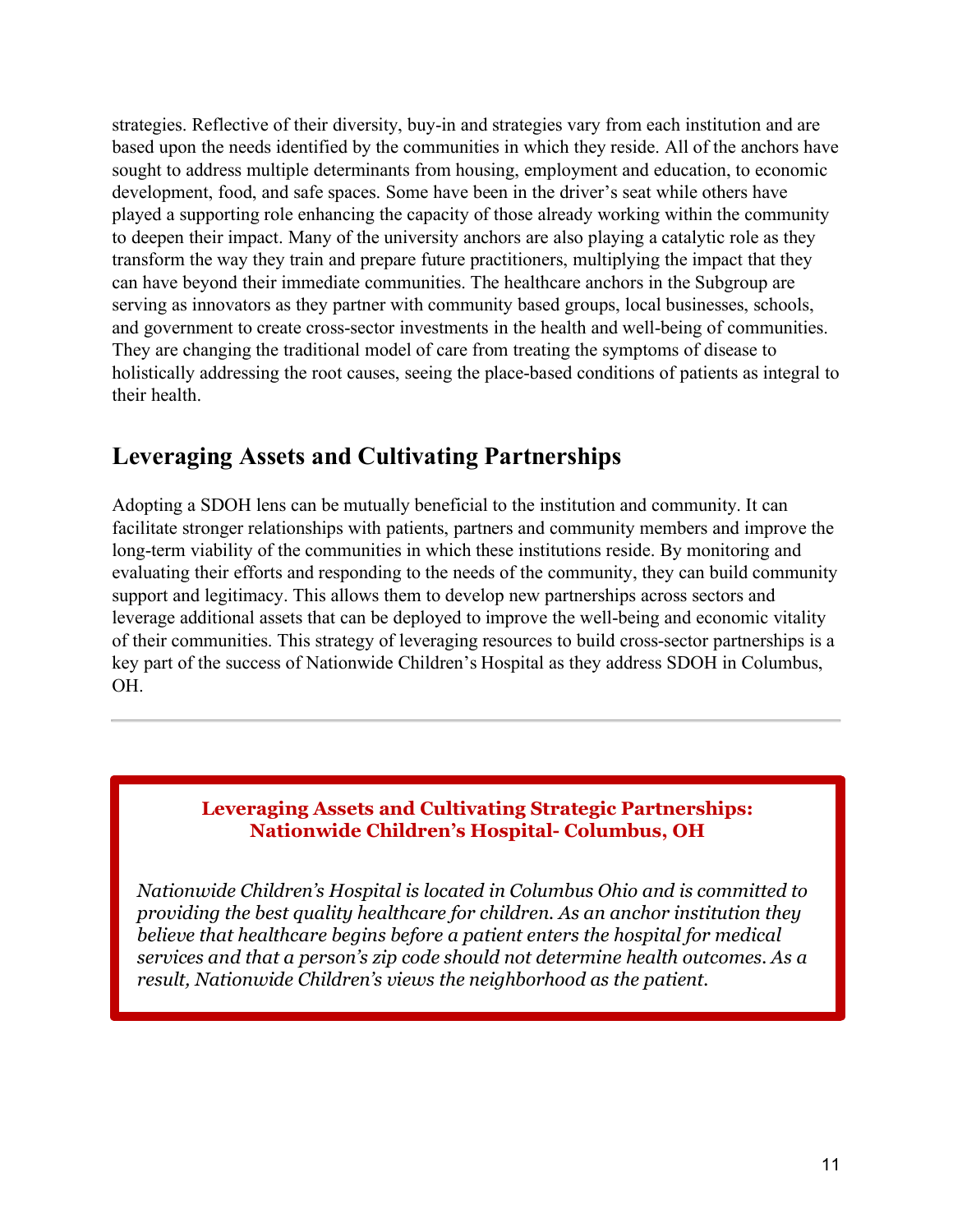*In 2008, Nationwide Children's announced Healthy Neighborhoods Healthy Families (HNHF), a place-based initiative focused on impacting SDOH for area residents. This initiative engages over 25 partners composed of faith-based organizations, community development organizations, youth-serving nonprofits and local public schools.*

*The focus is on revitalizing Columbus' South Side, which is the area surrounding Nationwide Children's Hospital, to support the health and well-being of children and families living in the 43205, 43206, and 43207 zip codes. HNHF targets five impact areas: affordable housing, education, health and wellness, safe and accessible neighborhoods, and workforce development.* 

*Nationwide Children's identified housing instability as one of the biggest challenges affecting the neighborhood. Through hospital seed funding they were able to leverage public and private dollars and pull in multiple partners to address this challenge.* 

*The HNHF initiative - a \$25.6 million investment through a partnership between Nationwide Children's, Community Development for All People, United Way and the City of Columbus - has resulted in the improvement of over 300 homes and a 20% reduction in home vacancy rates since 2009.* 

*Subsequently, a new partnership was created with the Ohio Housing Finance Agency and Nationwide Children's Hospital investing over \$15 million to open the 'Residences at Career Gateway', offering affordable rentals and onsite workforce training. The goal is to not only help residents obtain affordable housing but to enable them to acquire jobs in the hospital or at nearby employers and create a pipeline of employees among residents.* 

*The success of the HNHF initiative is driven by community support and participation. Engaging partners with expertise that are respected and hold deep ties within the neighborhoods, has been a critical element of Nationwide Children's success within the South Side.* 

*Nationwide Children's acknowledges their partners as equals; recognizing they are assets in the community as they successfully conduct their own work and help to positively transform the neighborhoods. Working closely with partners and following through on community commitments has been essential to Nationwide Children's success.*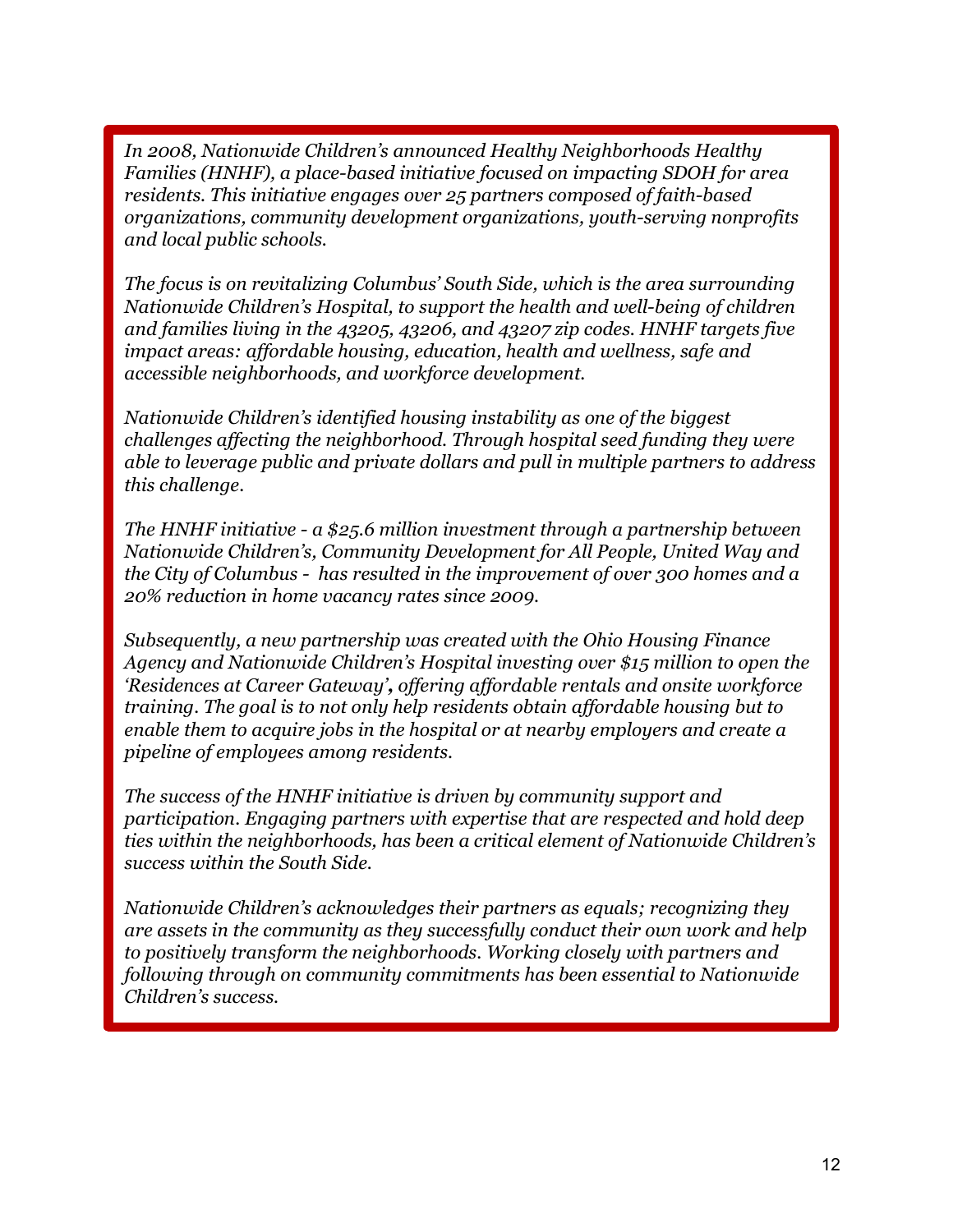## **Investing in Communities to address SDOH**

Health anchors are not only investing in healing individuals but healing the cities and neighborhoods where those individuals reside. They are seeking collaborations with nontraditional partners such as local businesses, government, and nonprofits, to transform communities and create healthier environments.

With health care expenditures accounting for 17.9 percent of Gross Domestic Product in 2017 (Centers for Medicaid and Medicare Services, n.d.) optimizing the performance of the healthcare system is critical. The Institute for Healthcare Improvement (n.d.) refers to the 'Triple Aim' approach to improving healthcare, which focuses on improving the quality and care experience for patients, improving population health outcomes, and decreasing costs. As noted earlier, given the contribution of SDOH to chronic health conditions such as diabetes, asthma and hypertension, efforts that focus only on addressing acute health care needs of patients will be unsuccessful in reducing the cost of care. As the Institute for Healthcare Improvement notes communities and organizations that effectively accomplish the 'Triple Aim' will not only reduce the cost of care but will "lessen the pressure on publicly funded health care budgets, and provide communities with more flexibility to invest in activities, such as schools and the lived environment, that increase the vitality and economic wellbeing of their inhabitants".

Increasingly healthcare institutions are recognizing the important role they can play in communities beyond simply providing clinical services. By adopting the mission of an anchor institution they are choosing to invest in the health and well-being of their communities, which can simultaneously improve their quality of care and cost-effectiveness. Many healthcare institutions and universities are integral to the economic vitality of a community as they provide significant employment, manage large sections of real estate, and procure a large volume of goods and services. By choosing to pursue these activities with the goal of community development they create the conditions for other potential investors to see these communities as less risky investments. As a result they can leverage additional resources beyond what most hospitals and universities can afford to invest at one time. By drawing in partners from the public and private sectors they can direct more resources towards areas such as affordable housing, education, infrastructure, healthy food, and small businesses. This fosters a healthier and more equitable environment in which communities can thrive. For the University of Maryland-Baltimore, investing in community development is a key part of transforming SDOH.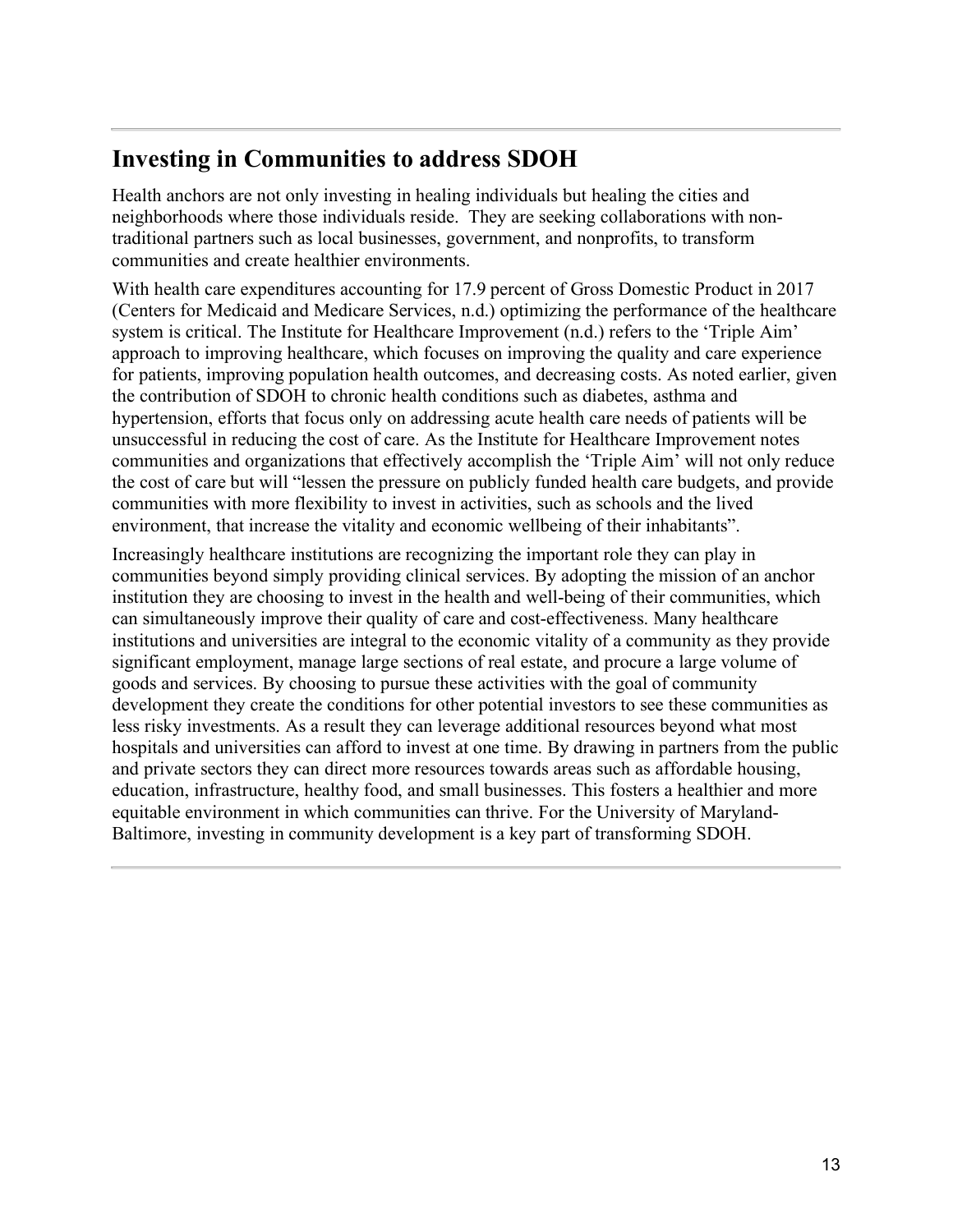#### **Investing in Community Development: University of Maryland, Baltimore- Baltimore, MD**

*As one of the largest anchor institutions in Baltimore, University of Maryland, Baltimore's (UMB) primary community role is to improve the lives of those living in West Baltimore. UMB is a health, law and human service university strategically located at the interface between Baltimore's downtown and West Baltimore community. The West Baltimore community has a 20 year shorter life expectancy (particularly among African American men) than a community six miles away that is largely white and upper middle to middle class. UMB believes the largest contributor to this gap is SDOH.*

*The community UMB serves is predominantly African American with a median income of less than 20K annually. School attendance, in general, is among the lowest across the Baltimore City school system. Violence is prevalent, and unemployment far exceeds the state average. UMB's SDOH strategy is focused on improving K-12 education, strengthening the health and well-being of the community, and workforce development.*

*A federally funded program allows UMB to secure community governance and participation in community-based research. This strategy allows them to focus their efforts on studying the SDOH by partnering with the affected community.*

*In fall of 2015, UMB opened a Community Engagement Center (CEC) to create a place where many of its resources could be easily accessed by their neighbors. The CEC is the front door for the community. It gives West Baltimore residents a place to access services while promoting neighborhood and economic development. The center brings the University and community together to solve complex and persistent problems that diminish residents' quality of life. For example they provide legal assistance, a healthy food market, resume writing workshops, child care, and job search navigation. Here, UMB can cultivate a workforce pipeline as residents learn new skills, and connect with the university.*

*In its 3 years of existence, the CEC has had 25,000 visits. With such successful utilization UMB was able to justify the need to expand - growing into a larger physical space. The new site will enable UMB to provide neighborhood residents additional community-building tools - a larger safe space for children to play and the ability to offer a greater number of skill building workforce training classes. Demonstrable commitment to community development is part of UMB's approach to addressing SDOH.*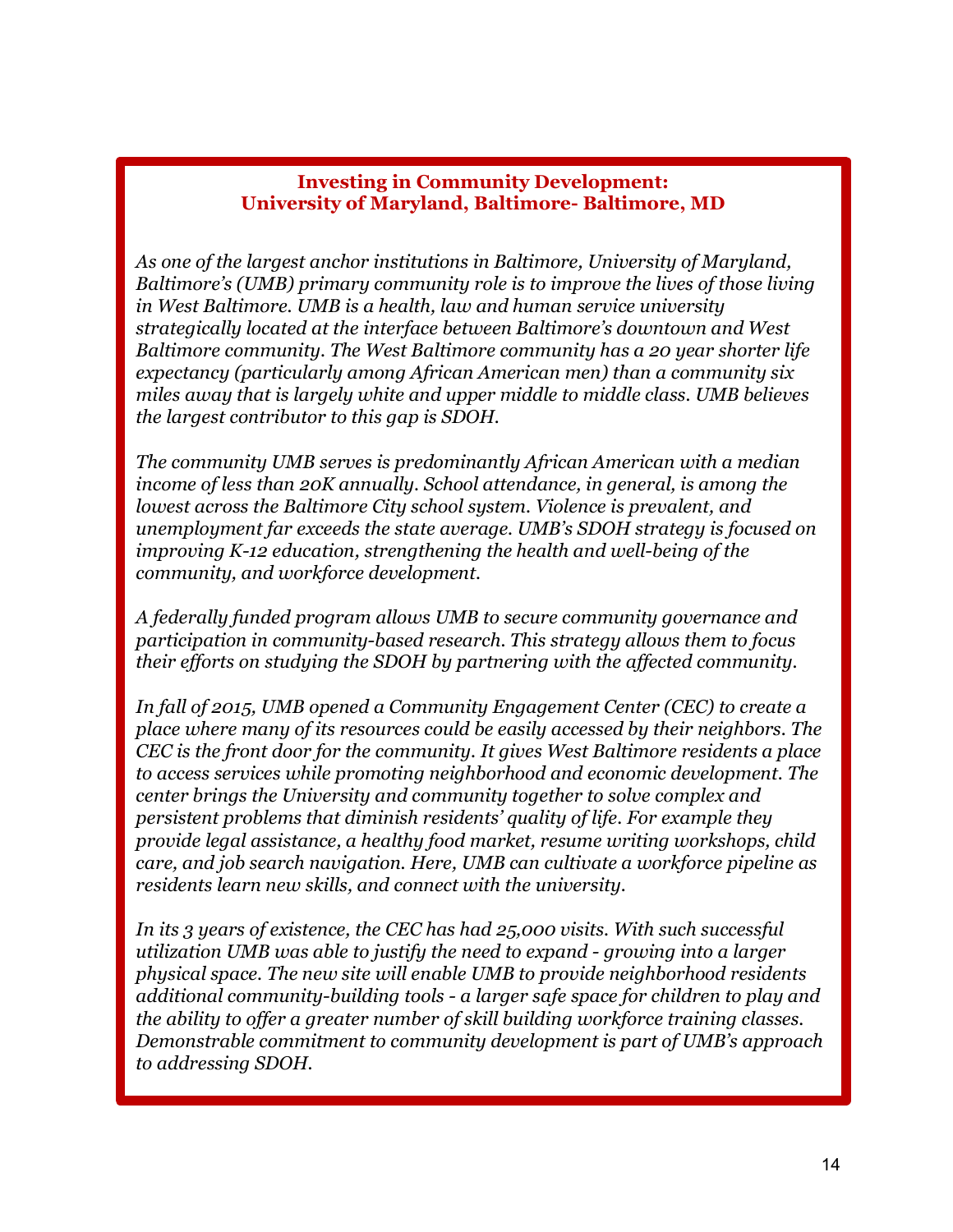### **Shifting from Volume to Value and Opportunities for Innovation**

With the passage of the ACA and the growing focus on the 'Triple Aim' approach to health care, new models of payment are providing a business case for providers to invest in interventions that address SDOH (Bachrach, Pfister, Wallis & Lipson, 2014). Traditionally, health care has utilized a fee-for-service approach which pays providers based on the volume of services provided. However, the transition to value-based-care emphasizes improving quality and outcomes, rather than quantity of services, while reducing costs.

The Centers for Medicaid and Medicare Services (CMS), have introduced healthcare delivery and payment reforms that create financial incentives for meeting quality performance metrics and managing utilization. One example is Accountable Care Organizations (ACOs), which encourage groups of doctors, hospitals and health care providers to coordinate care and holds them accountable for quality, care experience, and cost for a Medicare population. Providers can then benefit from any shared savings based on cost and quality performance measures (CMS, n.d.). Other examples of Medicare quality-based payment models include Medical Homes (teambased care delivered and coordinated by a primary care practice) and Bundled payments (providers receive a single payment for all services provided to a patient for treatment of a certain condition) (Baseman, Boccuti, Moon & Dutta, 2016).

Several states have also begun to create Medicaid ACOs to improve patient outcomes and manage costs (Center for Health Care Strategies Inc., 2018). This model encourages a focus on population health and provides an incentive to address health-related social needs. In fact, of the 12 states which have created statewide Medicaid ACOs many encourage or require SDOH interventions (Crumley & Pierre-Wright, 2018).

According to a recent survey by Change Healthcare (2018a), 80% of respondents (including national and regional payers, and healthcare leaders across provider, government, academic and vendor spaces) have taken steps to address SDOH into their programs to improve value-based care. They have employed a range of strategies such as, including community programs, integrating geographic and census data with medical data to better understand patient populations, and providing social assessments along with health risk assessments. For some healthcare institutions, adopting SDOH into their risk assessments improved their readmission predictions and would result in fewer penalties to hospitals treating low-income patients (Reidhead & Kuhn, 2016).

By focusing on value over volume, healthcare institutions can explore opportunities to improve quality and redefine how they provide services. They can also creatively cultivate new services that can mitigate negative SDOH and decrease the cost of care over time.

For one Subgroup member, new payment models as a result of the changing focus on value over volume created opportunities for innovation. In New York, the Delivery System Reform Incentive Payment Program (DSRIP) aims to reduce avoidable hospital use by providing funding to Medicaid providers who are required to "collaborate to implement innovative projects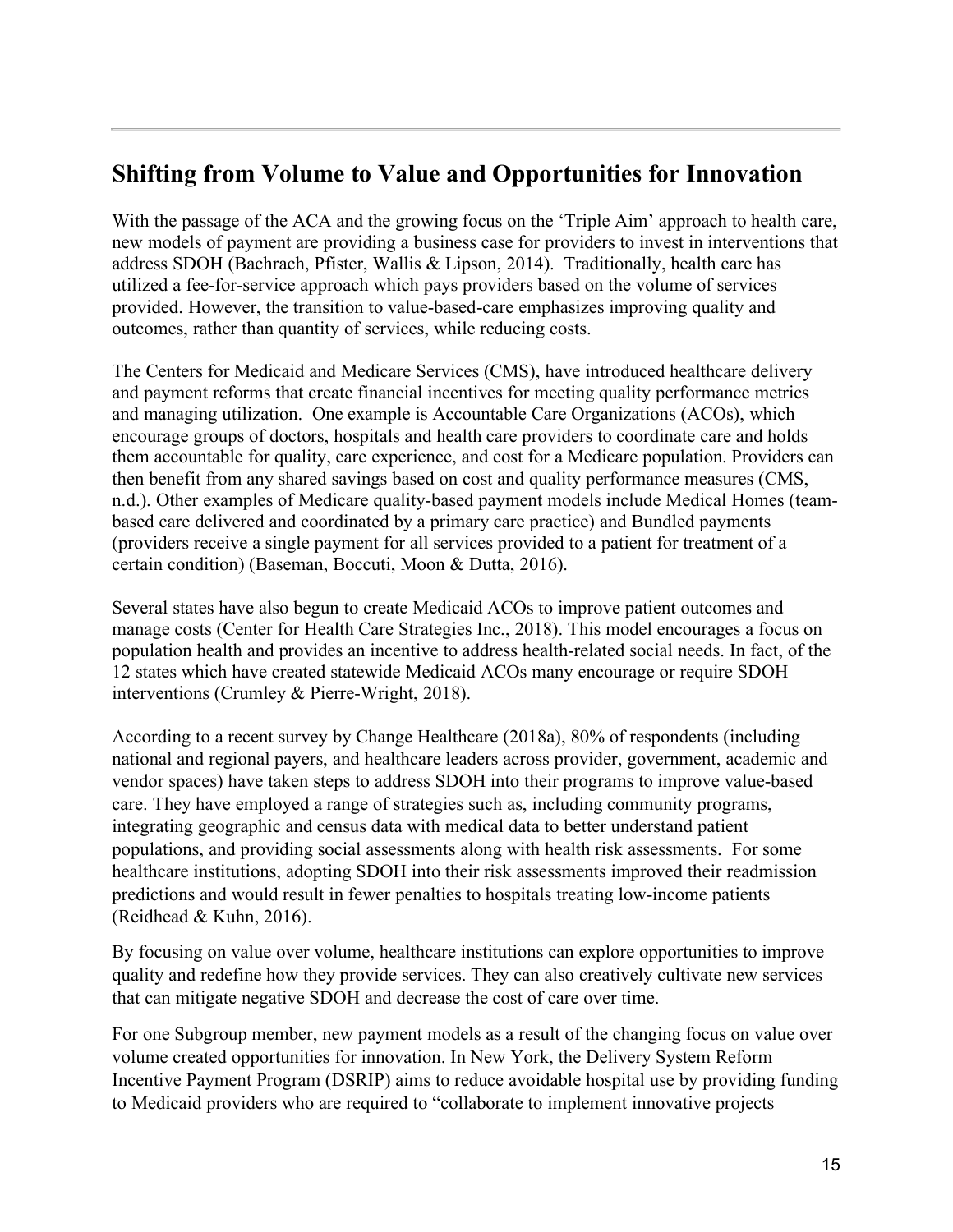focusing on system transformation, clinical improvement and population health improvement" (New York State Department of Health, n.d.). For SBH Health System this funding provided an opportunity to innovate and collaborate with developers in the South Bronx in order to address the health and wellness of the community in a holistic way.

#### **Taking a Risk on Innovation: SBH Health System (SBH)- Bronx, NY**

*Founded in 1866 and located in the South Bronx of New York City, SBH Health System (formerly St. Barnabas Hospital) is an independent not-for-profit hospital serving a diverse economically challenged community with limited direct public transportation (no subway station within one mile) and few local job opportunities. It is the largest employer in the area, but many employees are not currently living within the immediate community due to the lack of safe and affordable housing. SBH serves as both a social net for many and an opportunity net for some.*

*SBH's current emphasis is on the connection between safe and environmentally friendly permanent housing and wellness. This entity has long understood the connection between health, wellness and the impact of SDOH. It recognizes that social and economic factors have a significant impact on health. This has been amplified since health equity is a major component of the NY State Delivery System Incentive Payment (DSRIP) program, which is redefining how Medicaid recipients receive their care - focusing on the value of population health and wellness over volume.* 

*The Bronx remains anchored at the bottom of New York State Counties (62/62) in terms of health and wellness according to the 2018 RWJF/University of Wisconsin "County Health Rankings and Roadmaps". DSRIP funding encourages innovation and collaboration over organizational individualism and has allowed SBH to innovate and partner in order to determine the best ways to manage and prevent chronic health care conditions.* 

*Subsequently, SBH received \$22.6 million in NYS funding to operationalize a Wellness Center that will serve the residents of a combined affordable housing and wellness program, and the community at large. It will include a number of preventative clinical programs as well as expanded urgent care, holistic services, teaching kitchens, rooftop vegetable gardens and greenhouse, and a flexible community meeting space.*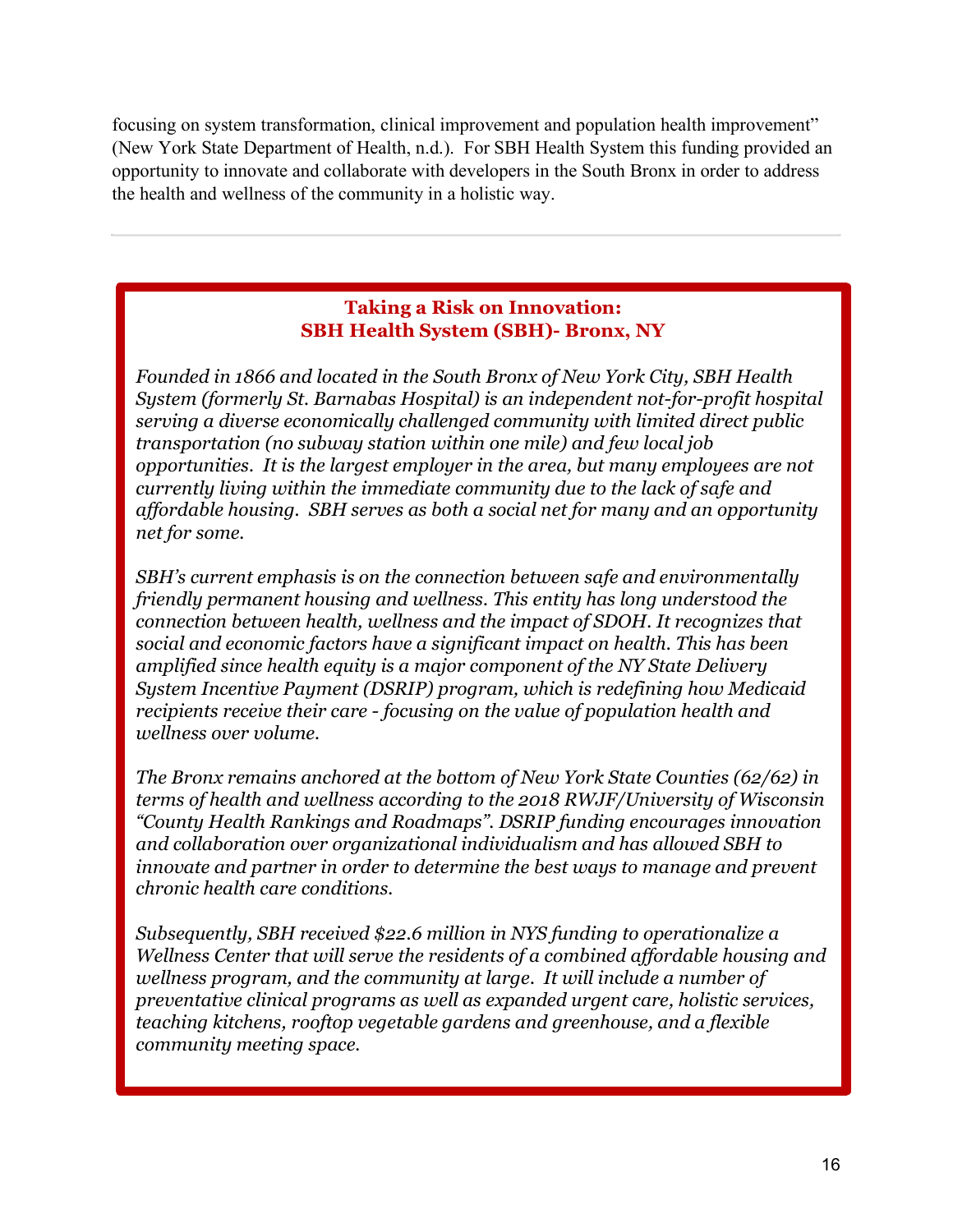*In order to ensure the viability of the project, SBH partnered with a mission driven developer to build 314 units of affordable housing on two parcels of land owned by SBH for many years, but undeveloped. The housing includes 95 units reserved for formerly homeless individuals and families as well as high utilizers of the Medicaid system.* 

*Prior to this partnership, operational costs and the resources needed to manage and maintain the land on the hospital's campus were prohibitive. SBH didn't have the capacity or capabilities to build and manage housing, so it decided to donate the land in exchange for a discounted lease of the clinical and wellness space at a 30% market rate. This eliminated its role as property manager, decreased expenditures and allowed them to focus on delivering high quality healthcare.* 

*The overall goal of the mixed use development is to improve the well-being of the community by creating safe, clean and supportive environments while addressing other SDOH, such as food insecurity and access to care.* 

### **Enhancing the Capacity of Community Partners**

A recent study commissioned by Change Healthcare (2018b) surveying health care payers indicates that fee-for-service reimbursement is decreasing faster than originally predicted and now accounts for only 37.2 percent of reimbursements. Interestingly, despite rollbacks or changes to federal mandates, commercial lines are leading the way in investing in value-based innovation. Additionally, the study finds that payers report a 5.6 percent reduction of unnecessary medical costs as a result of their value-based care strategies along with an improvement in care quality and patient engagement.

As evidenced by this study, the healthcare business model is changing from a fee-for-service model to a value-based model that focuses on population health. In this new model providers can be more cost-effective by keeping their members healthy.

Healthier communities in turn will be cultivated as healthcare systems and hospitals work to advance health equity. However, advancing health equity requires community-based solutions and the formation of effective community partnerships. Healthcare institutions and universities can optimize their role in promoting health equity by supporting partner organizations and social entrepreneurs who can better address some of the SDOH in their communities. By enabling these partners to address issues that they may have lesser internal capacity or competency to address they can avoid overcommitting. Developing and supporting partnerships allows healthcare institutions and universities to be better stewards of their resources and to optimize their ability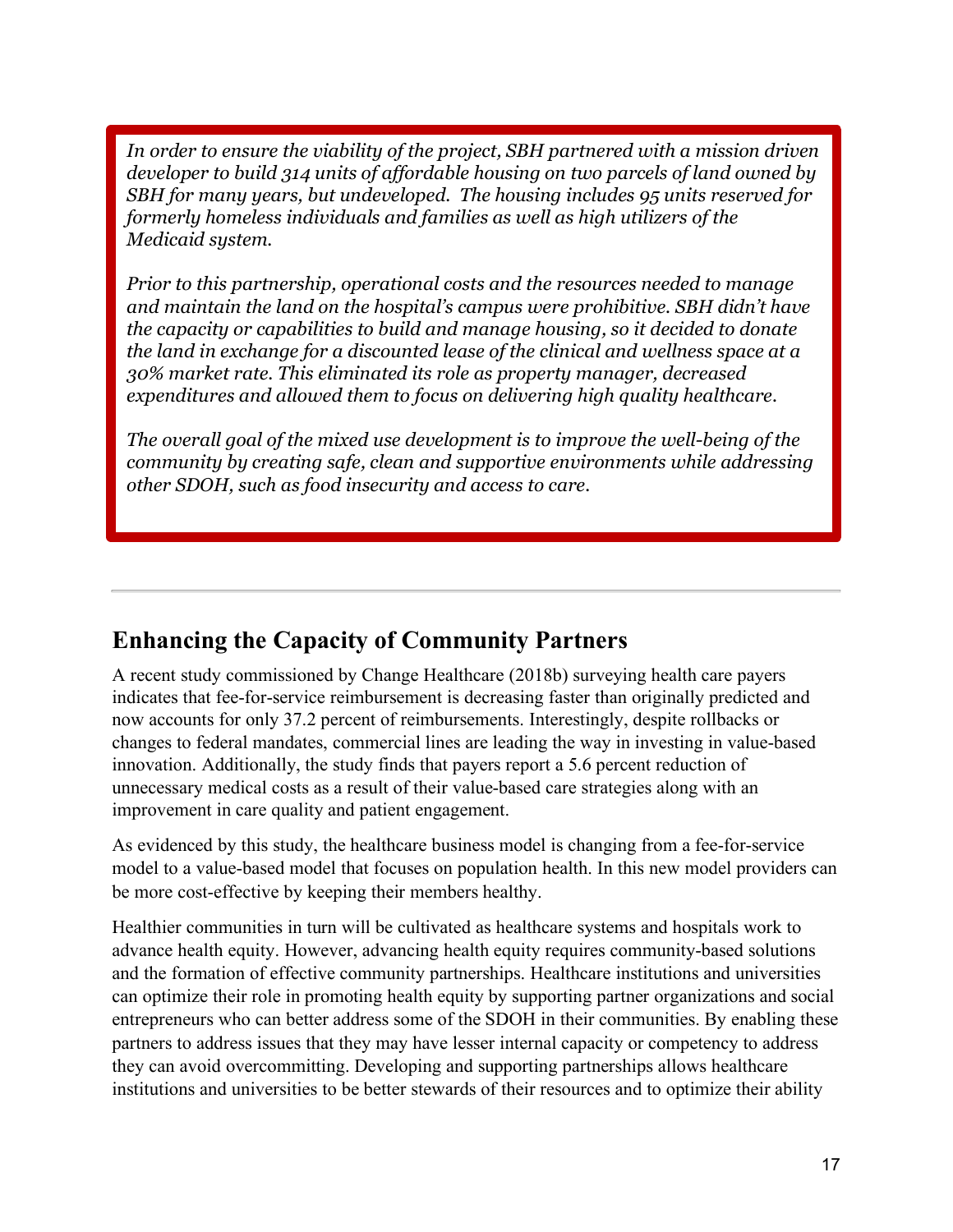to improve the health outcomes of a population. The University of Chicago Medicine is illustrative of how enhancing the capacity of community partners can deepen impact when addressing SDOH.

#### **Deepening Impact by Enhancing the Capacity of Community Partners: University of Chicago Medicine- Chicago, IL**

*As an anchor institution on the South Side of Chicago, the University of Chicago is committed to supporting strong, vibrant communities in the neighborhoods surrounding its campus. Through partnerships with local communities and the City of Chicago, the University of Chicago seeks to catalyze economic growth, expand educational opportunities, improve public health, connect through arts and culture, and enhance public safety.*

*The University of Chicago Medicine (UChicago Medicine) has organized its community-based efforts through the Urban Health Initiative ((UHI) which was established in 2005. The (UHI) is UCM's community health department through which community-based research, population health and community benefit programs are administered.* 

*Through the UHI, UCM seeks to understand and mitigate SDOH, reduce or eliminate health disparities, and provide residents on the South Side of Chicago with tools to manage their health and wellbeing, all with an eye toward developing scalable models of care and solutions that can be replicated in similar communities. This is accomplished through collaboration with community-based organizations and partners, innovative strategies, and resource allocation. UHI fosters strong, lasting relationships with civic leaders, community organizations, health care providers and residents to strategically improve health and access to quality care on the South Side of Chicago.* 

*To address complex health issues impacting its community, the UHI executes initiatives and programs that provide direct health and wellness services in collaboration with community partners; provides community education and outreach programs to promote population health and self-management; and offers community benefit grants to community-based organizations to address priority health needs of community members as determined by the Community Health Needs Assessment (CHNA).*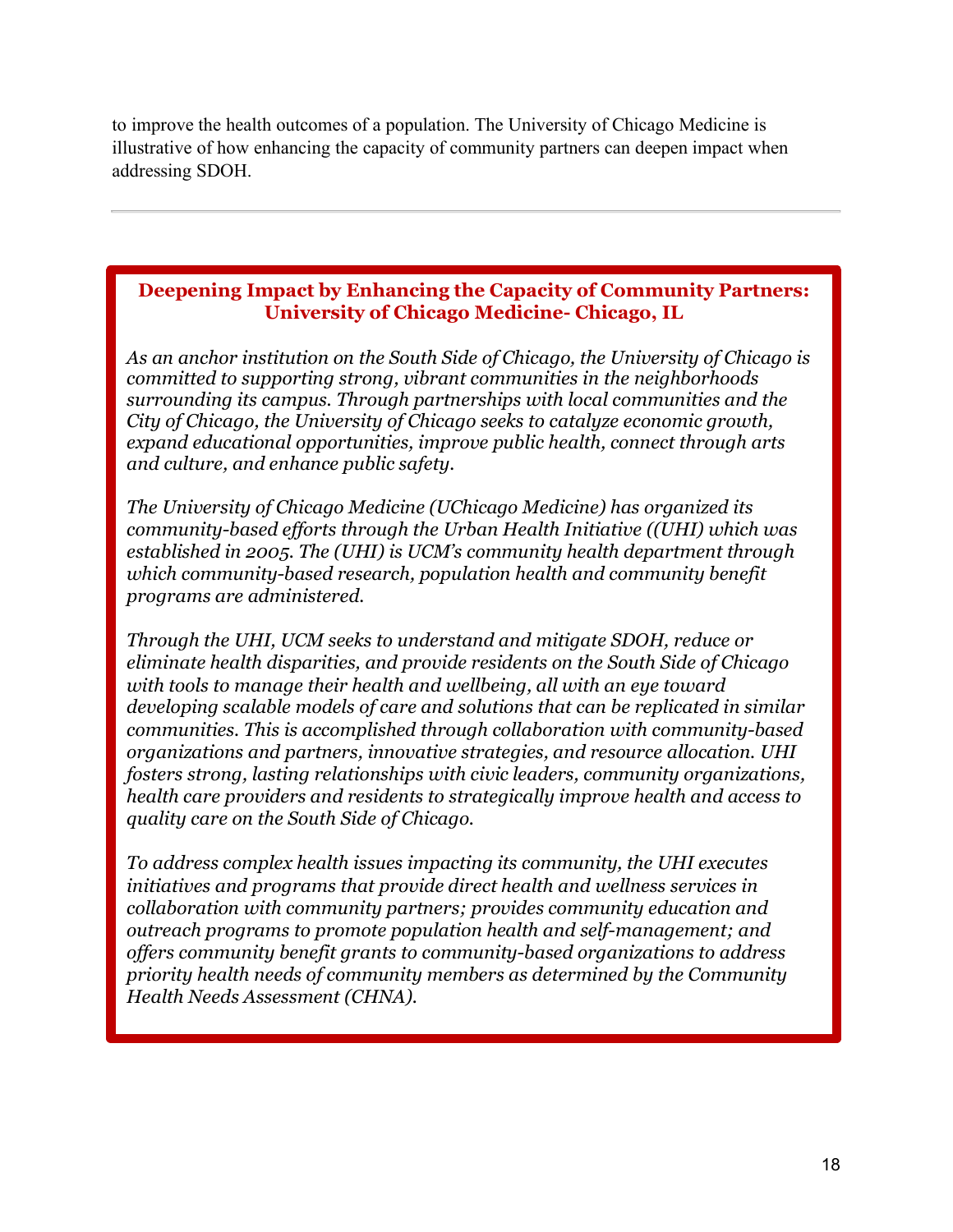*The UHI offers a range of programs, to increase awareness of health issues and to improve the health of people all over the Chicago metropolitan area. The UHI connects patients and community members to appropriate primary and specialty care providers within their communities, while supporting research into chronic health care problems that vex the city and its communities.* 

*An initiative to build the capacity and improve the capabilities of nonprofit community organizations is the Community Benefits Grants program. Mindful that non-profit organizations play an important role in the health and vitality of local communities, the Community Benefit Grants program was launched in 2014. The Community Benefits Grants program at UChicago Medicine supports the success of nonprofit organizations whose work benefits residents on the South Side of Chicago by providing funding to support operations, programs, and initiatives based on priority health issues as determined by the CHNA.*

*The Community Benefits Grants Program enables nonprofit organizations to seek grant funding up to \$100k annually for up to 3 years. Each non-profit organization is aligned with faculty collaborators to assist with program design and evaluation to better ensure that the program/initiative will achieve the expected impact and outcomes.*

*The success of this program has resulted in improved health outcomes for residents on the South Side of Chicago. Additionally, it has also increased the capability and capacity for several nonprofit organizations to earn larger grants that has enhanced or expanded programming to target the health and SDOH for South Side communities and assisted with the sustainability of the respective programs.*

### **Transforming the Preparation of Future Health Care Professionals**

The traditional fee-for-service model inhibits the focus on value. It decreases the incentive to provide optimal health care and doesn't heal people or communities. Stagnancy engenders the same culture and learning style. For example there is no incentive for new and burgeoning health professionals to learn the impact of SDOH and focus on community health. There is no reason for hospitals to incentivize faculty or providers to teach or work differently. It also limits the incentive to decrease readmissions as it rewards hospitals for a higher volume of services. Without the adoption of a value-based system, there is less focus on community health and patients indirectly assume additional burdens that impact wellness.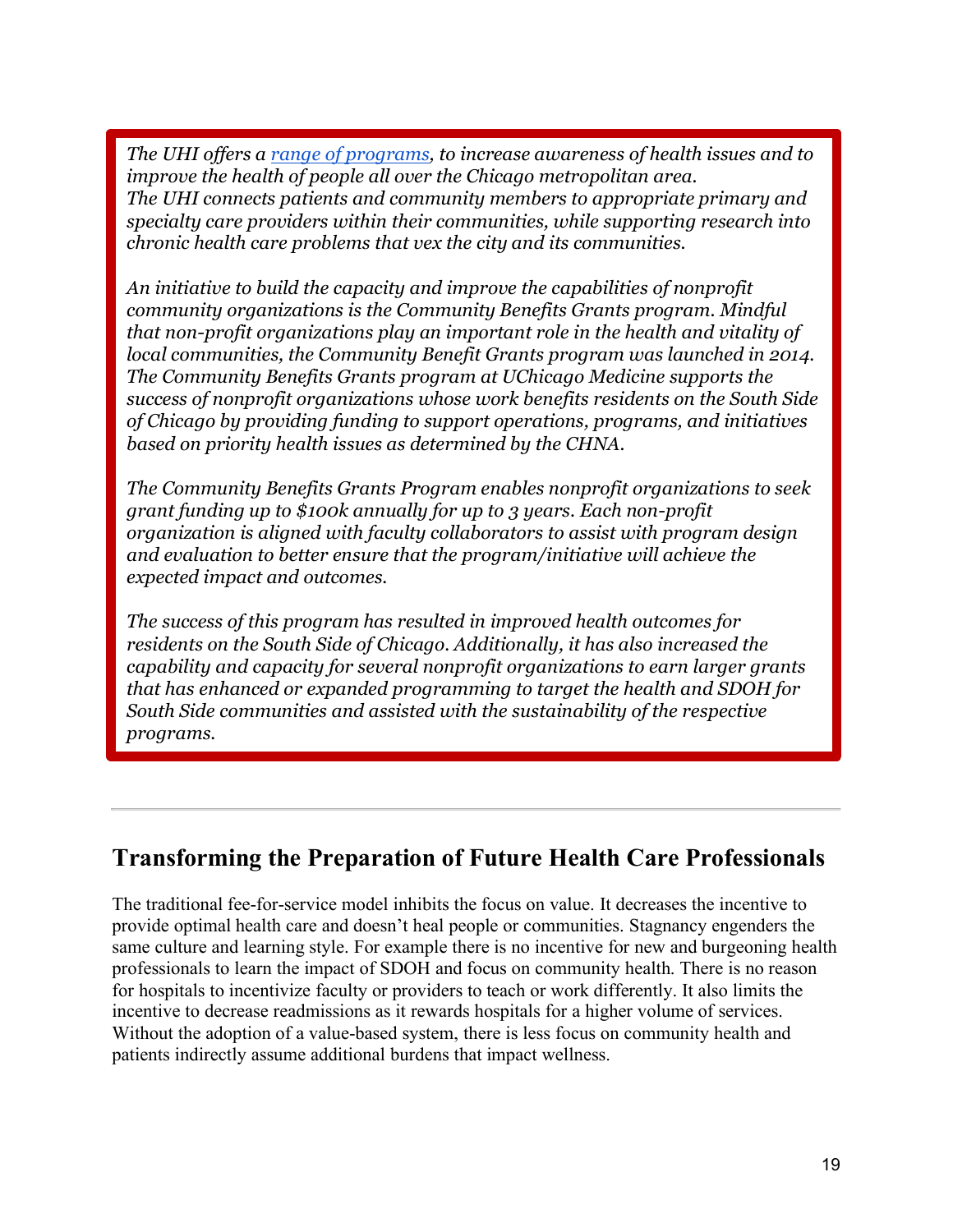A lack of focus on value-based care also shapes how future health care professionals are educated. Students may undervalue community engagement since they have been inculcated and incentivized to focus on acute care settings. Faculty may lack sufficient incentives (including promotion, tenure, funding etc.) to undertake community-based research, teaching and practice. As a result they may avoid or marginalize community engagement. These factors limit the number of faculty with expertise in community health. Yet active learning and community engagement is essential to improving health outcomes. The National Academies of Sciences, Engineering and Medicine report titled 'A Framework for Educating Health Professionals on the Social Determinants of Health' (2016) highlights the importance of supporting experiential learning opportunities for students that are cross-sector, interprofessional and focused on partnerships with communities. Such learning opportunities would improve students' cultural competence by increasing their comprehension of health disparities and community needs. Additionally, faculty competencies would increase as they learn how to engage their students in community-based research and practice.

Adopting a value-based perspective and a SDOH lens influences the entire healthcare system including the education pipeline. There is an incentive for hospital systems to transform their standard operating procedures to not only address acute symptoms presented in the hospital setting but to also focus on the external factors that contribute to those symptoms. It also creates an incentive to change the way that future providers are trained in educational settings. The University of Pennsylvania- School of Nursing is an example of this as they integrate SDOH throughout their curriculum and promote the development of empathetic future health professionals.

#### **Moving beyond the Walls of the Hospital: University of Pennsylvania School of Nursing- Philadelphia, PA**

*Located in West Philadelphia, the University of Pennsylvania School of Nursing (SON) is intrinsically linked to the neighborhoods where it resides. It imbues knowledge and expertise through education, research and practice and partners with communities and the University to improve the health and well-being of its neighbors.* 

*The SON focuses their local community engagement on the area that is geographically contiguous to the University; the population is underserved and over 40% live in poverty. The congressional district of the University is one of the hungriest in the nation- second only to the Bronx, New York. It is this geographic area where the School of Nursing has invested to help solve universal problems as they are manifested locally, such as inadequate healthcare.*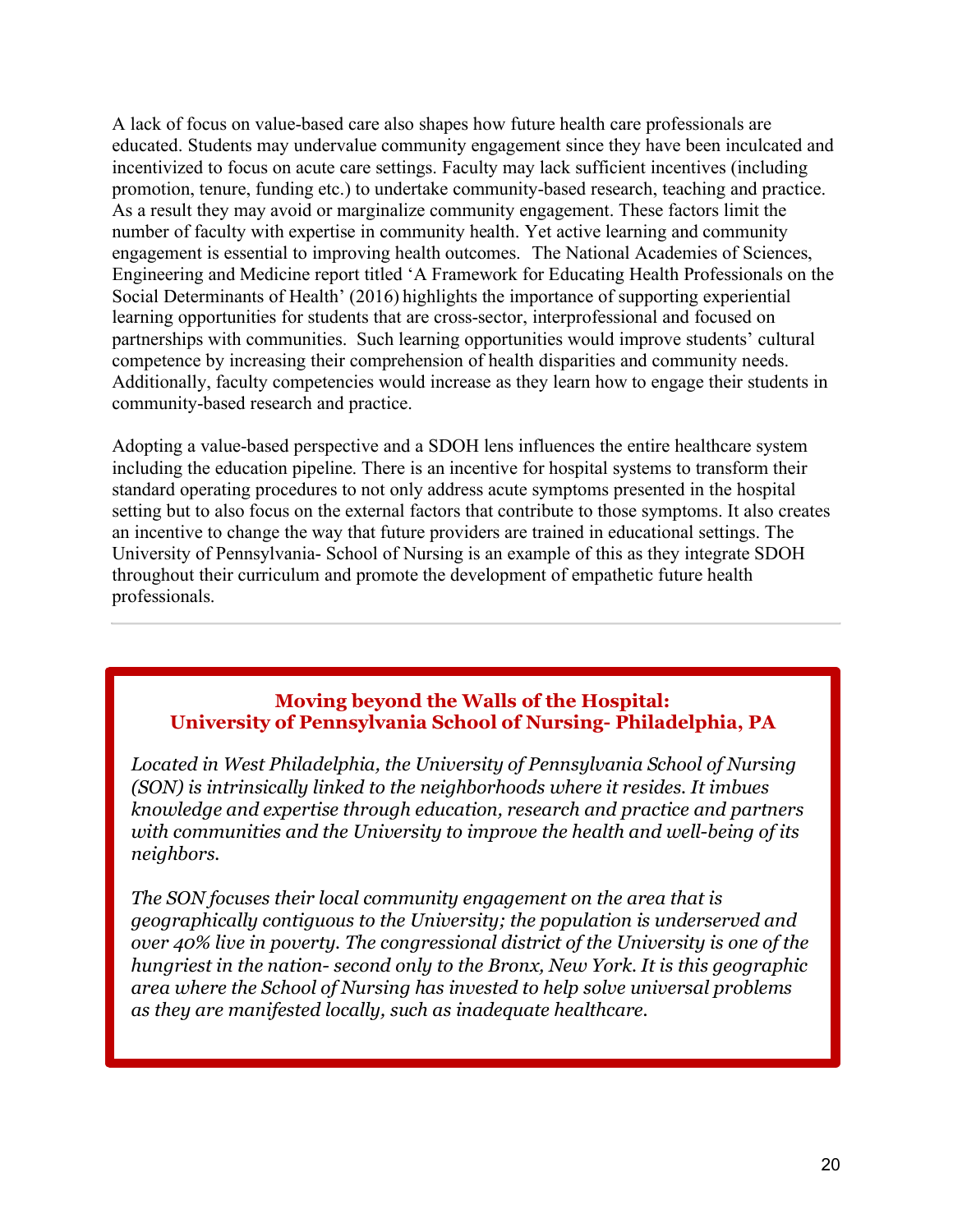As an anchor, the SON believes it is within the immediate local community that it *can have the greatest influence and benefit and where it can best evaluate the impact that the SON is having on the community and on the University.*

*Penn SON articulates that governments, health professional and educational associations and organizations, and community groups should foster an enabling environment that supports and values the integration of the principles of a SDOH framework into their mission, culture, and work. The SON integrates social determinants throughout the curriculum as a vehicle to decrease health disparities and to promote optimal health for all populations. In addition, they believe addressing SDOH promotes the development of empathetic future health professionals with a desire to combat health care access barriers.* 

*The SON commitment to addressing SDOH is supported by extensive community engagement experiences that provide a platform for learners to develop an understanding of, and compassion for, the life experience of the patient populations with whom they engage- thereby improving the provision of nursing care regardless of health care setting.* 

*To quantify Penn SON engagement, faculty were surveyed regarding their engagement in community based education, research, practice and service throughout the City of Philadelphia, and the data were documented on a heat map. The faculty's commitment to community engagement and addressing SDOH is evidenced by the efforts in 380 community initiatives in 95 locations within Philadelphia.* 

*The Penn Compact 2020 (innovation, inclusion, impact) motivates members of the Penn community to innovate, be radically inclusive, and positively impact their local, national, and global communities. The mission/vision/ values and strategic plan of the SON are anchored in social justice and a holistic approach to promoting health and advancing equity.* 

*The SON strives to ensure that its conceptual and methodological approaches to research, education, and practice, which include community engagement, are informed within the context of SDOH.*

*One such effort included the development of a 'Global and Community Health Competencies Within A Social Determinants of Health Framework' and evaluated the integration of these competencies throughout its curriculum.*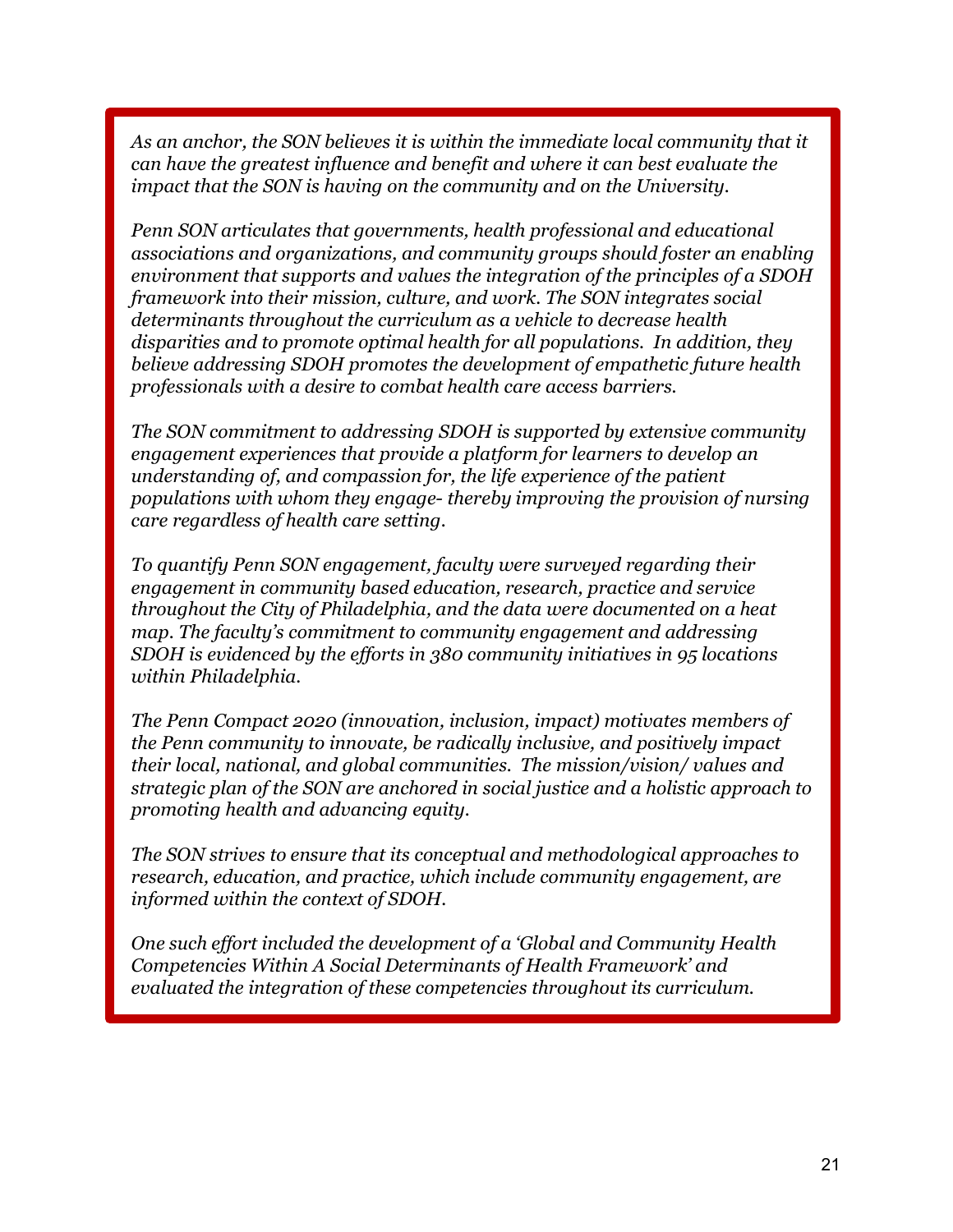*A sophomore level course, "Psychological and Social Diversity in Health and Wellness", explores and integrates the intersection of individuals, families, and communities across the lifespan in order to conduct socially contextualized health assessments and health teaching.* 

*A new course for upper level students, "Addressing Social Determinants of Health: Community Engagement Immersion", was developed to provide experiential opportunities for nursing students to be educated on SDOH through engagement with communities.* 

*Adopting a SDOH framework when caring for individuals, families and communities is a significant paradigm shift. It requires nursing students to look beyond the context of the patients within the walls of the hospital, and examine and understand the patients' lived environment.* 

*The SON has developed and implemented educational frameworks to build collaborative education across the University- in partnership with communitiesto reduce health inequities. Through funding from the Provost Fund for Diversity, the SON developed a three part seminar series, "The Penn Interprofessional Forum to Address Social Determinants of Health". The seminars brought national and international speakers to Penn to raise the profile and issues related to SDOH and interprofessional education. A total of 685 health professional faculty, students and community members attended the seminar series- evidence of the University's commitment to addressing SDOH. Another interprofessional initiative, "The Penn Futures Project " is a partnership between three professional schools at the University of Pennsylvania— the School of Nursing, the Graduate School of Education, and the School of Social Policy & Practice- pioneering a bold, integrative approach to collaboratively addressing the challenges of SDOH facing marginalized children and their families.*

All of the Subgroup members seek to positively impact the health and well-being of their communities, recognizing that their institutions are only as viable as the communities in which they reside. They see themselves as socially accountable to their communities for addressing health disparities. For one university anchor, Florida International University's Herbert Wertheim College of Medicine, this mission has driven them to change the future of medical education by training the next generation of physicians to address SDOH in a team-based interdisciplinary way. The mutual benefit to the community and the students is undeniable.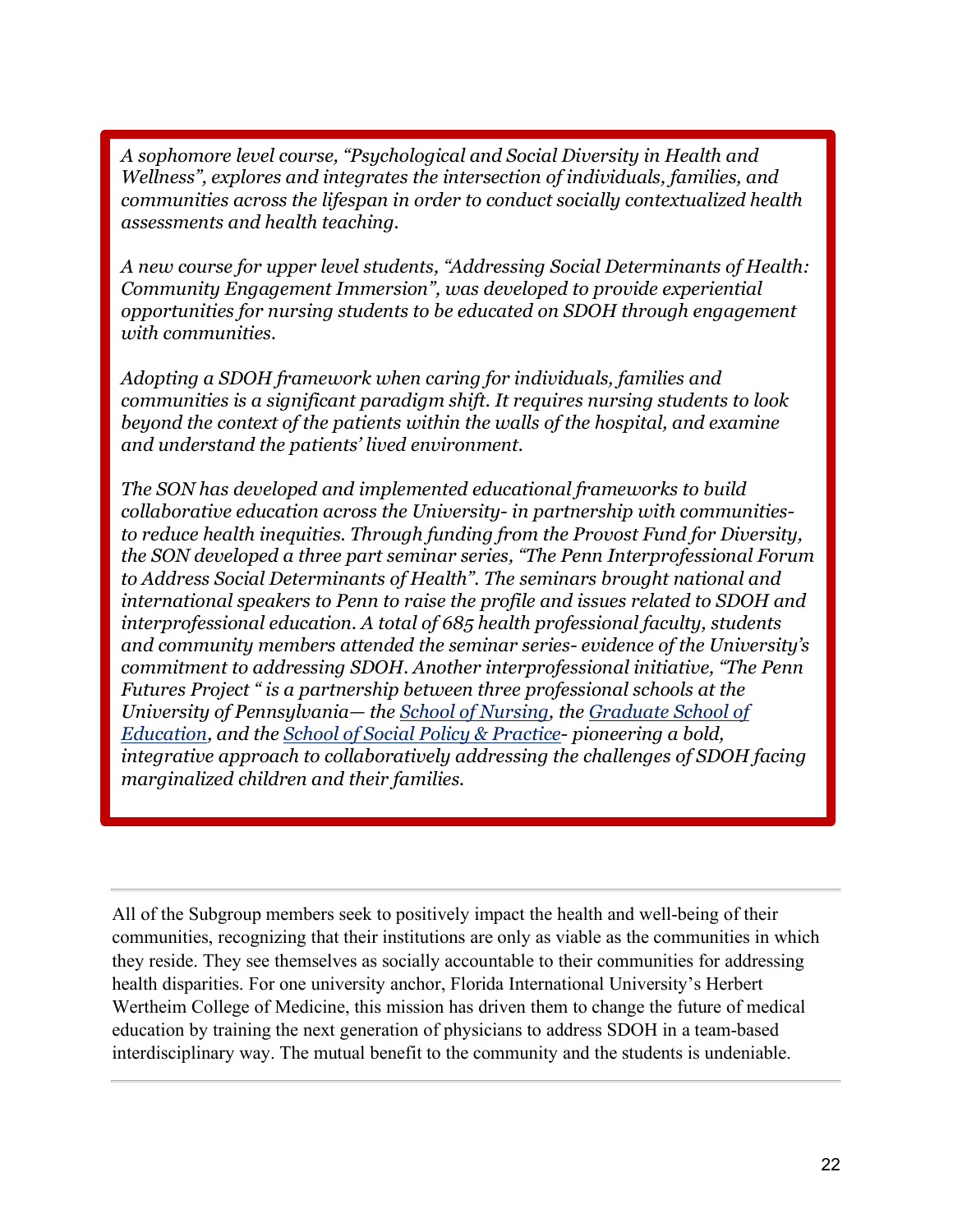### **Transforming the Future of Medical Education Florida International University's (FIU) Herbert Wertheim College of Medicine- Miami, FL**

*FIU- Herbert Wertheim College of Medicine was established in 2006. From its inception, the school's stated mission has been to "prepare socially accountable, community-based physicians, scientists, and health professionals who are uniquely qualified to transform the health of patients and communities."*

*Because of its relative newness, the College of Medicine learned from the medical and public health fields. It took the fields' best practices and applied it within an interdisciplinary model. Partnering from the onset with their social science counterparts to design an educational experience that emphasized SDOH, students subsequently learned to see beyond pathologizing patients.* 

*Their training begins by learning that the leading cause of disease isn't noncompliance or non-adherence. Because social determinants are inextricably linked to health outcomes, as future practitioners medical students learn they need to identify these factors within their diagnosis and collaborate with other stakeholders to mitigate these external factors. The Green Family Foundation Neighborhood Health Education and Learning Program (NeighborhoodHELP) sends interprofessional teams of FIU medical, nursing, social work, public health, education, biomedical engineering, and physician assistant students (supervised by faculty) to provide care and facilitate services to households in underserved neighborhoods in Miami-Dade.* 

*The school understands health outcomes as social accountability. To embody this belief administrators intentionally shifted away from the industry standard and took risks. By centralizing the patient and viewing them and other stakeholders as assets and partners the College is effectively implementing pedagogy with a 99% pass rate for the U.S. Medical Licensing Exam Step 1 and all students receiving matches for residency. The critical shift in pedagogy is because of the willingness of leadership- from the board of trustees through the administration.* 

*The fundamental shift in the College's framework has impacted how they operate. As the College authentically partners with the patients and stakeholders of the neighborhood they also hire residents and are a reflection of the community where they reside. They collaborate more effectively, eliminating duplication of efforts and saving money as they share resources.*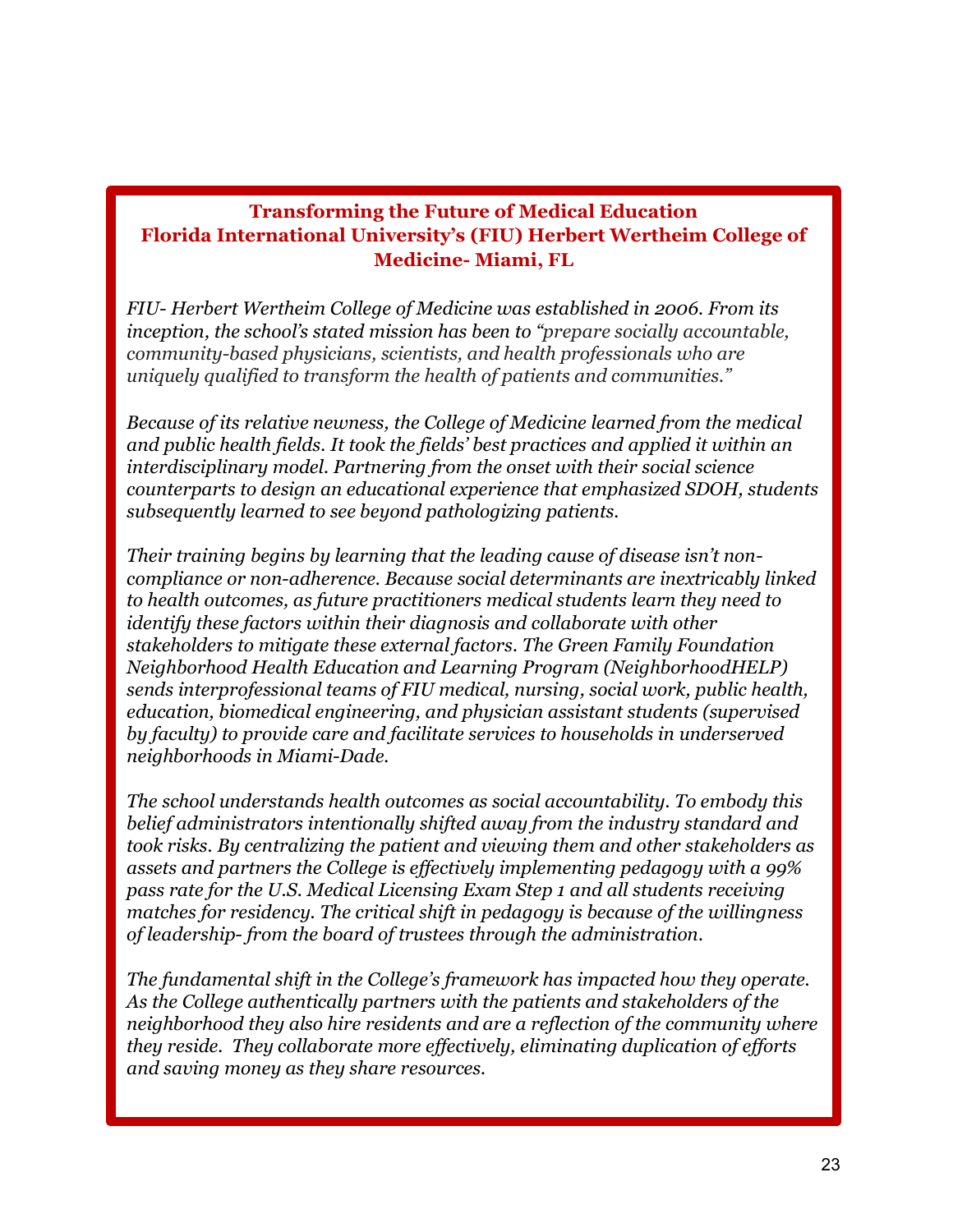For some universities, while they may identify as an anchor institution the commitment to address SDOH may primarily be at the faculty or department level, guiding faculty scholarship and pedagogy, and student learning and service. This is the case for University of Connecticut as their commitment to SDOH is demonstrated by specific initiatives spearheaded by various faculty in different schools and departments. Many faculty members at the University of Connecticut recognize the importance of developing more culturally competent practitioners as well as improving the diversity of the healthcare workforce by cultivating practitioners from within underserved communities. This commitment is reflected in their strategies.

#### **Developing Culturally Competent and Diverse Practitioners University of Connecticut- Hartford, CT**

*University of Connecticut (UConn), located in Hartford, is a land, sea and space grant institution that is deeply committed to the communities and the state in which it resides. They believe that engagement in their communities makes the University's collective activity more impactful and benefits the community. Their engagement with the community is based on the goals of being responsible, relevant and reciprocal. In practice this means that their efforts should be sustainable, important to the community, and mutually beneficial.* 

*Hartford is one of the poorest cities in the nation. According to the U.S. Census Bureau, 30.5 percent of people in Hartford live in poverty compared to the State rate of 9.6 percent. Residents are affected by many SDOH resulting in lower graduation rates from high school, lower life expectancy rates, and greater incidence of chronic disease.*

*UConn's engagement with addressing SDOH occurs at the program level with faculty scholarship and pedagogy, and with student learning and service. Several UConn faculty members have spearheaded initiatives that address specific SDOH in their courses and programs.* 

*One example of this is Husky Sport, which began in 2003, and is a communitycampus partnership focused on youth development through physical activity, nutrition education, and mentorship. The program partners with the city, schools and non-profits to embed these activities within an elementary school and at afterschool settings in North Hartford.*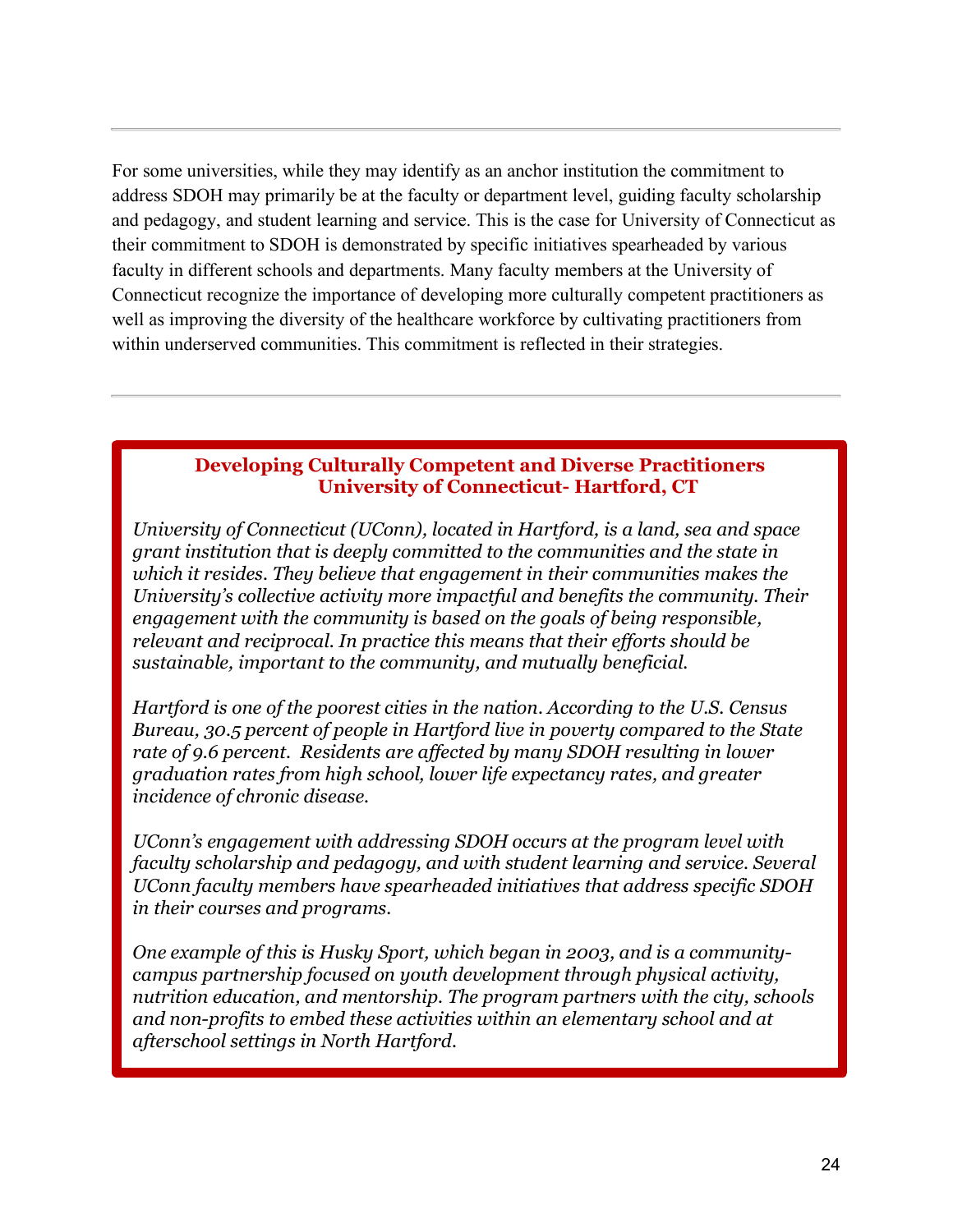*Through a series of service learning courses that are grounded in equity and social justice, university students have an opportunity to engage with youth, families and community partners in shared teaching, learning and practice around nutrition education, physical activity, life skills, and academic enrichment. The success of this program is evident in the fact that it has continued for 16 years despite the challenge of leadership changes at the city and school level. It has served as a way to bridge the gap between the University and the North Hartford community as the community recognizes that the University can be an enduring partner. Some of the North Hartford students who participated in the program have subsequently gone on to attend UConn or been hired to work in the program. Additionally, it has resulted in increased cultural competency and understanding among college students about the challenges that underserved communities face.*

*Another example of faculty leadership around SDOH is the Urban Service Track (UST), which began in 2007 and is a health based interprofessional educational opportunity addressing care for the underserved in urban areas. Several faculty members recognized that learning in interprofessional teams is critical for improving patient outcomes particularly among underserved communities. The Schools of Dental Medicine, Medicine, Nursing, Pharmacy, and Social Work designed nine interprofessional competencies for students to master and then apply while caring for vulnerable populations in homes, clinics, senior centers and community agencies. The UST includes approximately 75 students per year who make a two year commitment to the project. Meeting monthly in interprofessional teams, students and the faculty mentors learn together and then deliver care in the underserved areas in between the monthly meetings. Now in its 11th cohort, the UST has delivered more than 10,000 hours of annual service to the vulnerable populations of Connecticut. Outcome data also demonstrate a significant difference in attitudes toward understanding interprofessional role as a result of these sessions.*

*Recognizing that the diversity of the healthcare workforce was not reflective of the diversity of the populations served, in 2007 UConn faculty members from the School of Nursing began working with the Academy of Nursing and Health Sciences in Hartford. The Academy is a diverse public high school which prepares students to successfully pursue a degree in nursing or healthcare fields. UConn faculty members have worked with the school to focus on content integration, content relevance, and life skill development to ensure that more students graduate and are prepared for higher education in healthcare fields.*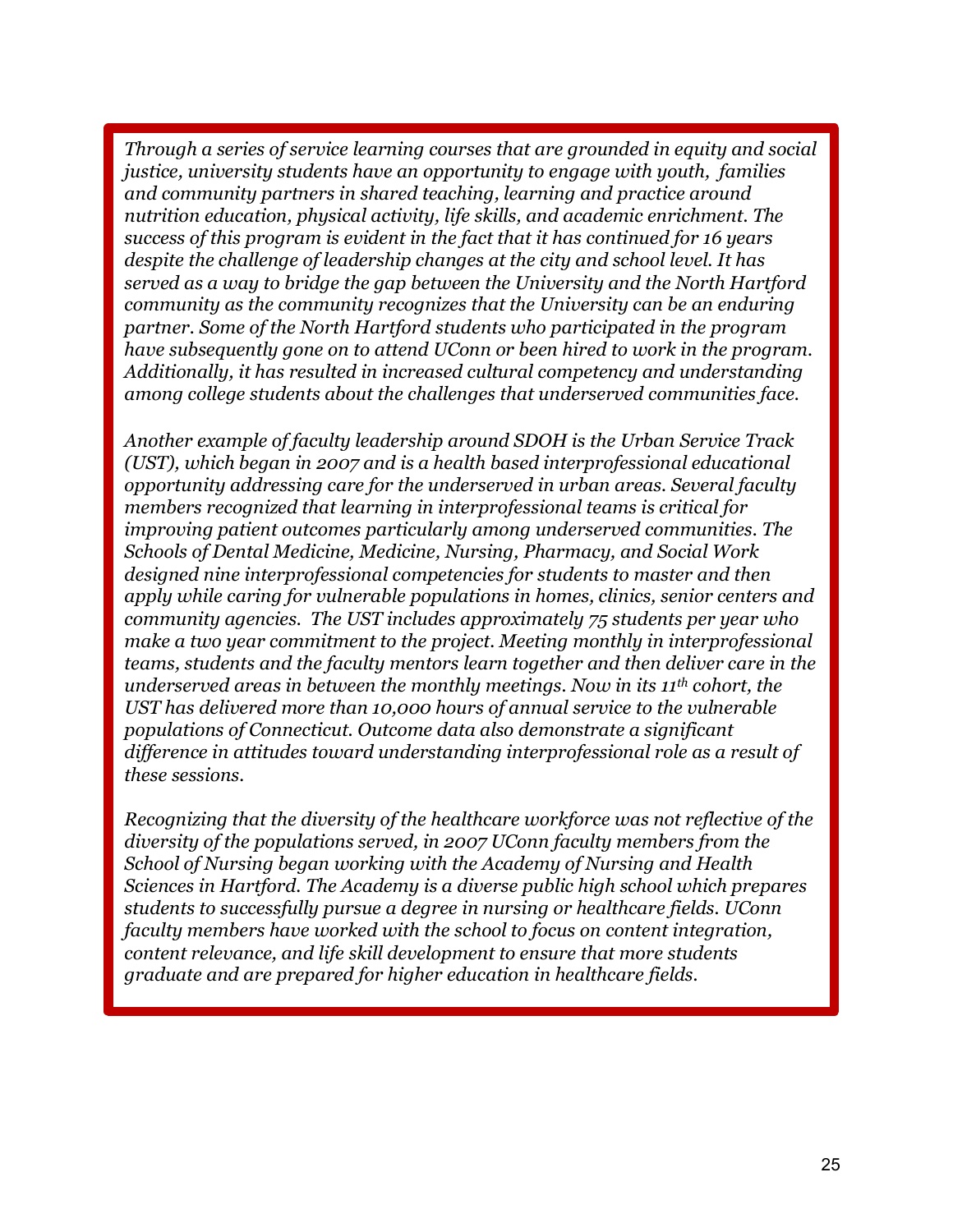*Faculty are also engaging in collaborative efforts to transform SDOH within the community. In 2017 after North Hartford was designated a Promise Zone, a group of city leaders and organizations came together to launch the North Hartford Triple Aim Leadership Collaborative, which aims to improve the health, wellbeing, and value of investment in North Hartford. Faculty from UConn joined other residents and partners from the city, organizations, and funders to serve on the Leadership Council. The Council provides overall direction and support to the Collaborative as it focuses on addressing food security, child health, and education.* 

*UConn is illustrative of how various faculty members can develop strategies for addressing SDOH through scholarship and pedagogy, and by creating experiential service learning opportunities even without a formal institutional commitment to addressing SDOH. Additionally, the faculty commitment to preparing culturally competent practitioners as well as cultivating practitioners from within underserved communities is evident in their chosen strategies.*

### **Conclusion**

Emboldened by the focus on value-based care, hospitals have the opportunity to shift from addressing patients' symptoms to supporting their overall wellness. The shift will impact how hospitals, healthcare institutions and universities operate. Ultimately, the benefits and long term impacts of healthier populations and communities will outweigh the time and resources needed for transformation.

The institutions in this paper have demonstrated their willingness to address SDOH albeit with different goals and strategies. They have focused on addressing multiple determinants such as education, employment, housing, economic development and food insecurity among others. Some of the institutions have also used the SDOH lens to transform curriculum and the way that nurses, physicians and health care professionals are trained.

All of these anchors have faced challenges along the way. For many of the healthcare institutions the biggest challenge has been in creating a culture change among doctors and medical staff away from a focus on volume of services and towards a focus on value and quality of care. Given that it takes time to see the results of investing in SDOH strategies, it can be difficult to provide data to convince practitioners. Therefore, it is important to find champions who are influencers and risk takers. Additionally, having the support of the CEO and board can ensure that buy-in is established at the highest level and passed on to departments.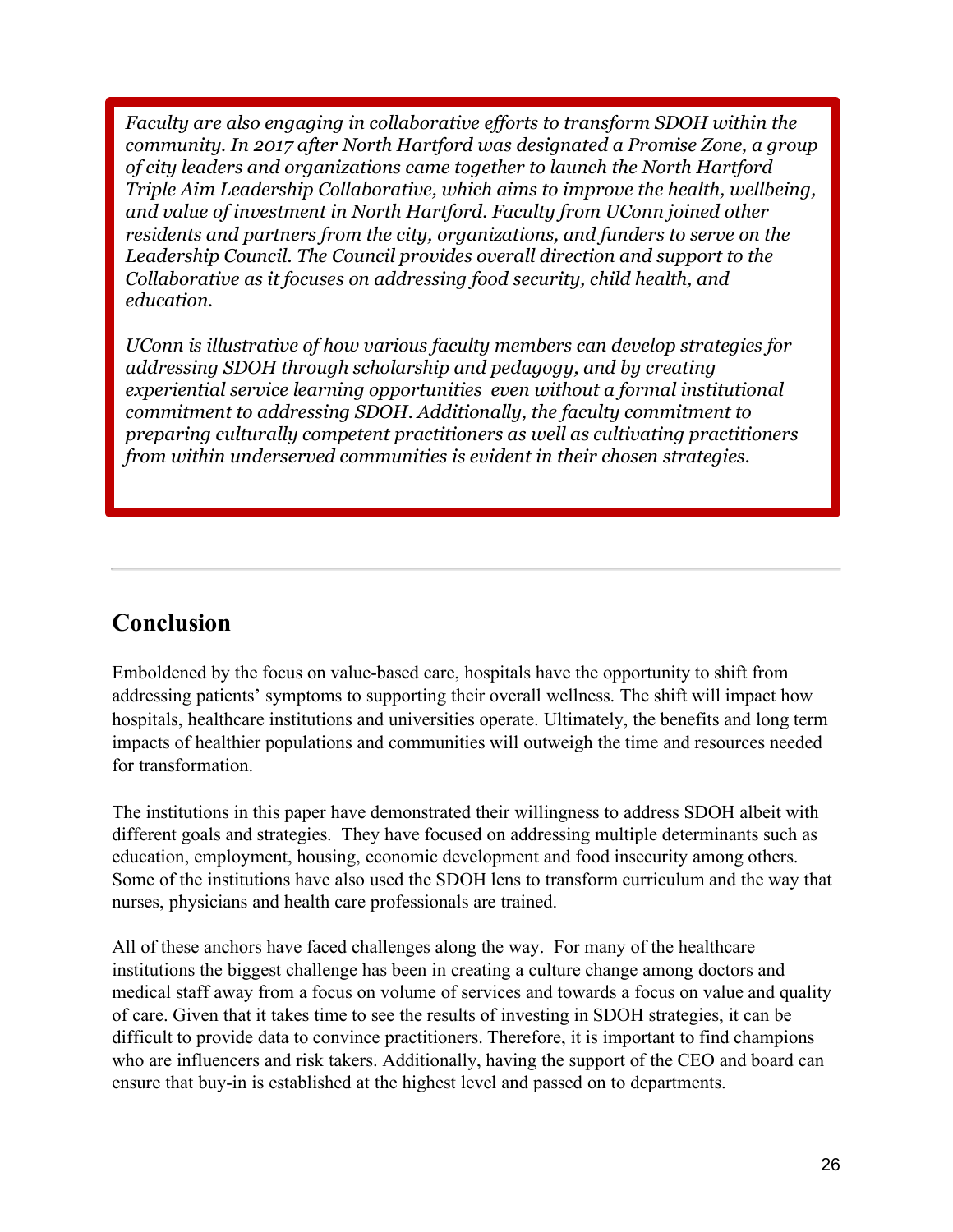Some healthcare institutions have also found that in trying to focus on quality of care and reduce the number of unnecessary hospitalizations, they have had to transform a culture of use among the community. For some patients in low-income communities, the hospital may be a safer place when they are confronting violence, housing instability, and food shortages. That is why addressing SDOH and helping patients overcome these challenges ultimately can also decrease the cost of care and improve community well-being.

For universities focused on community development one of the challenges is overcoming a lack of trust among residents. Given the history of universities conducting research in minority communities, many residents may be reluctant to participate in university sponsored programs. For this reason, it is critical to approach communities as partners and ensure that they are in the driver's seat in terms of identifying issues and needs. Establishing a community advisory board and using community-based organizations as partners in implementing strategies is one way to overcome this challenge.

In changing the way that practitioners are educated one of the challenges that some universities face is finding faculty with expertise in the area of SDOH and experience in community engagement in their research, teaching and practice. Part of the problem is that the current system undervalues community-based research and engagement and doesn't provide incentives for faculty in terms of tenure, promotion and funding. Transforming this culture will take time, but universities can begin to make that change by fostering an educational environment that views addressing social justice and health equity as integral to the mission of the university. Additionally, recognizing the importance of diversity and inclusion and identifying strategies to develop practitioners from within underserved communities is critical.

For some anchors that have been addressing affordable housing in their communities, one of the biggest challenges has been the uncertainty of the housing market. While initially pricing or availability of housing units may not be an issue, over time as the housing market experiences an upswing anchors may have to compete with the private market and out of town investors resulting in inflated sales pricing. One way to address this issue is to 'land bank' properties, which involves buying properties for future development or sale. Therefore, as anchors develop their strategies they also have to consider and plan for future market changes that may result from their community investment.

All the anchors are at different stages in their journeys. Some have been employing these strategies for a number of years and are seeing measurable results, such as a decrease in home vacancy rates in the community or high utilization of a community engagement center. Others are still early in their journeys and success for them is developing partnerships and leveraging resources to begin implementing their strategies. For university anchors focused on curricular approaches, success at this stage might be the growing number of faculty and students engaged in interdisciplinary experiential community initiatives. Over the long term the anchors hope to see measurable results such as: an increase in high school graduation rates; a decrease in unemployment rates; reduced trauma and violence in the community; and impacts on chronic health conditions such as asthma and diabetes rates. Above all in the long term the anchors hope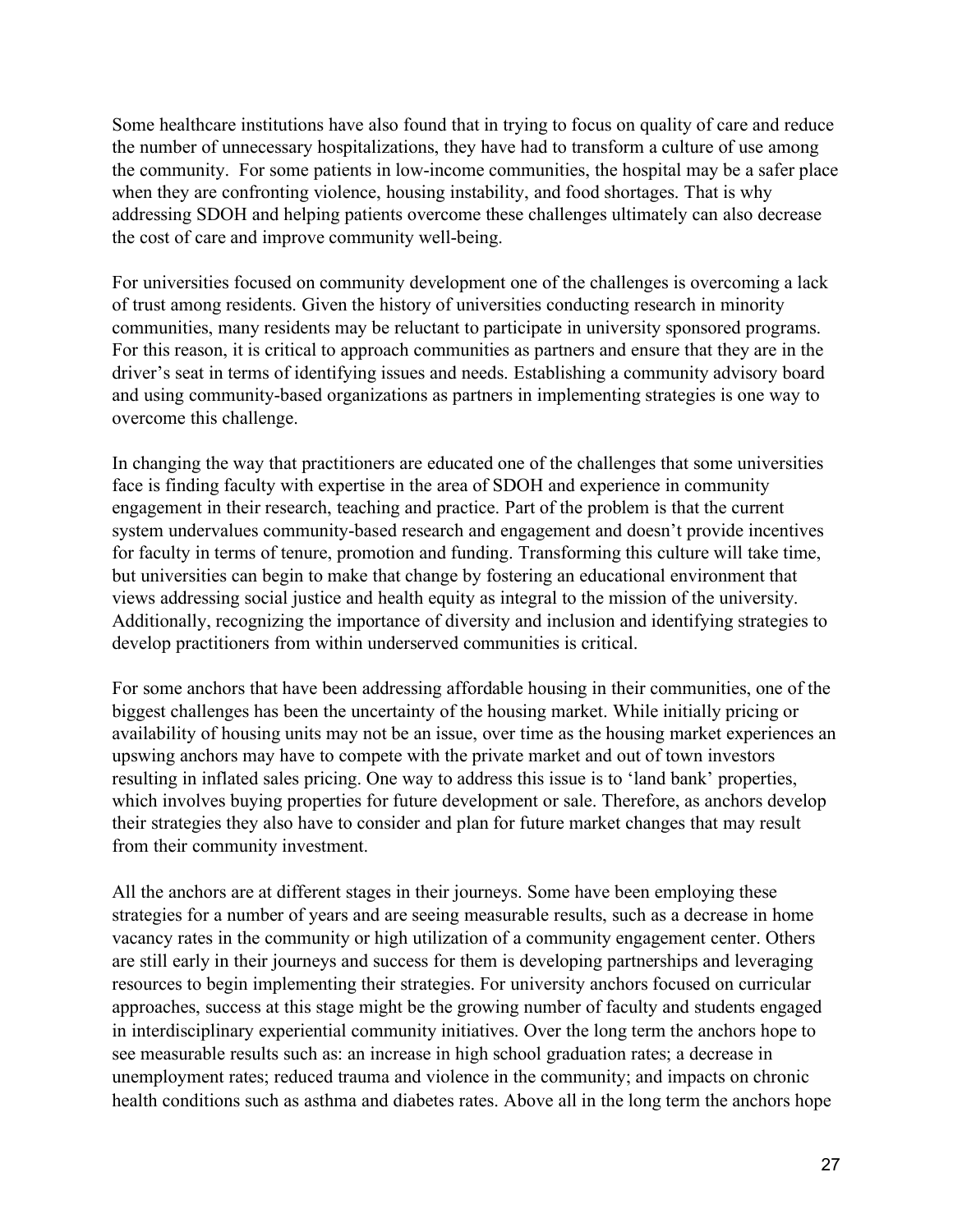that their efforts will lead to a decrease in health disparities and improvements in the overall health of communities.

Regardless of where the anchors are in their journeys there are several critical elements that have helped: strong leadership to ensure buy-in; community partnerships that create trust and help identify and implement strategies; the ability to leverage their assets; and an interdisciplinary approach to SDOH. They are focusing on systemic change by transforming the way that providers treat patients, shifting the focus to the communities where they reside. By creating practitioners who are better informed, they are developing future advocates of change who realize that the only way to address health inequities is by targeting SDOH.

Inculcation and adoption of a SDOH lens is a mechanism for comprehensively addressing health-related social needs. But, in the long run, this will require an integrated approach. Implementing initiatives that grow to systemic models requires hospitals, health systems and universities to work across disciplines, sectors, and issues. In the process they can share promising practices, challenges, and outcome measures and catalyze further change. By sharing their experiences, the Subgroup members hope that this paper will encourage greater dialogue and sharing among other healthcare institutions and universities about how to adopt and apply a SDOH lens as they move towards a value-based approach to health care. The Subgroup itself provides an ongoing forum for mutual learning about how to stimulate healthier neighborhoods, municipalities, and regions by incorporating SDOH into their community partnerships.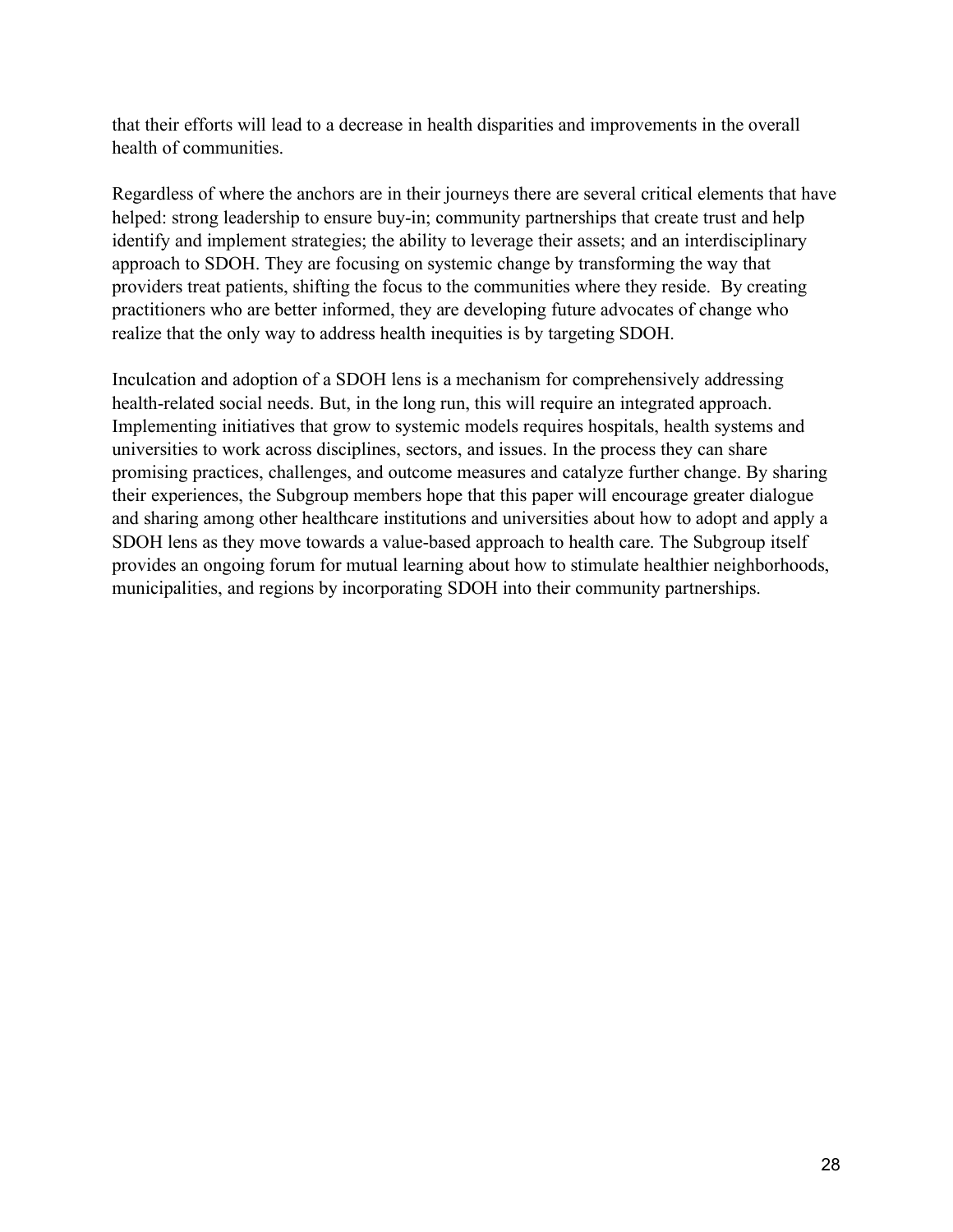#### **References**

- Bachrach, D., Pfister, H., Wallis, K., & Lipson, M. (2014). Addressing patients' social needs: An emerging business case for provider investment. Retrieved from https://www.commonwealthfund.org/sites/default/files/documents/\_\_\_media\_files\_public ations fund report 2014 may 1749 bachrach addressing patients social needs v2.pd f
- Baseman, S., Boccuti, C., Moon, M., Griffin, S., & Dutta, T. (2016). Payment and delivery system reform in Medicare. The Henry J. Kaiser Family Foundation. Retrieved from http://files.kff.org/attachment/Report-Payment-and-Delivery-System-Reform-in-Medicare.pdf
- Berkowitz S.A., Hulberg A.C., Hong C., Stowell, B.J., Tirozzi, K.J., Traore, C.Y., & Atlas, S.J. (2016). Addressing basic resource needs to improve primary care quality: a community collaboration programme. *BMJ Quality and Safety, 25,* (3), 164-172. Retrieved from https://qualitysafety.bmj.com/content/25/3/164
- Calvillo–King, L., Arnold, D., Eubank, K.J., Lo, M., Yunyongying, P., Stieglitz, H., & Halm, E.A. (2013). Impact of social factors on risk of readmission or mortality in pneumonia and heart failure: Systematic review. *Journal of General Internal Medicine*, *28* (2), 269-282. Retrieved from https://doi.org/10.1007/s11606-012-2235-x
- Center for Disease Control and Prevention. (2014). NCHHSTP Social determinants of health. Retrieved from https://www.cdc.gov/nchhstp/socialdeterminants/faq.html
- Center for Health Care Strategies Inc. (2018). Medicaid accountable care organizations: State update. Retrieved from https://www.chcs.org/media/ACO-Fact-Sheet-02-27-2018-1.pdf
- Centers for Medicaid and Medicare Services. (n.d.). Accountable care organizations. Retrieved from https://www.cms.gov/Medicare/Medicare-Fee-for-Service-Payment/ACO/
- Centers for Medicaid and Medicare Services. (n.d.). National health expenditure data: Historical. Retrieved from https://www.cms.gov/research-statistics-data-andsystems/statistics-trends-andreports/nationalhealthexpenddata/nationalhealthaccountshistorical.html

Change Healthcare. (2018a). The  $8<sup>th</sup>$  annual industry pulse report: A national survey of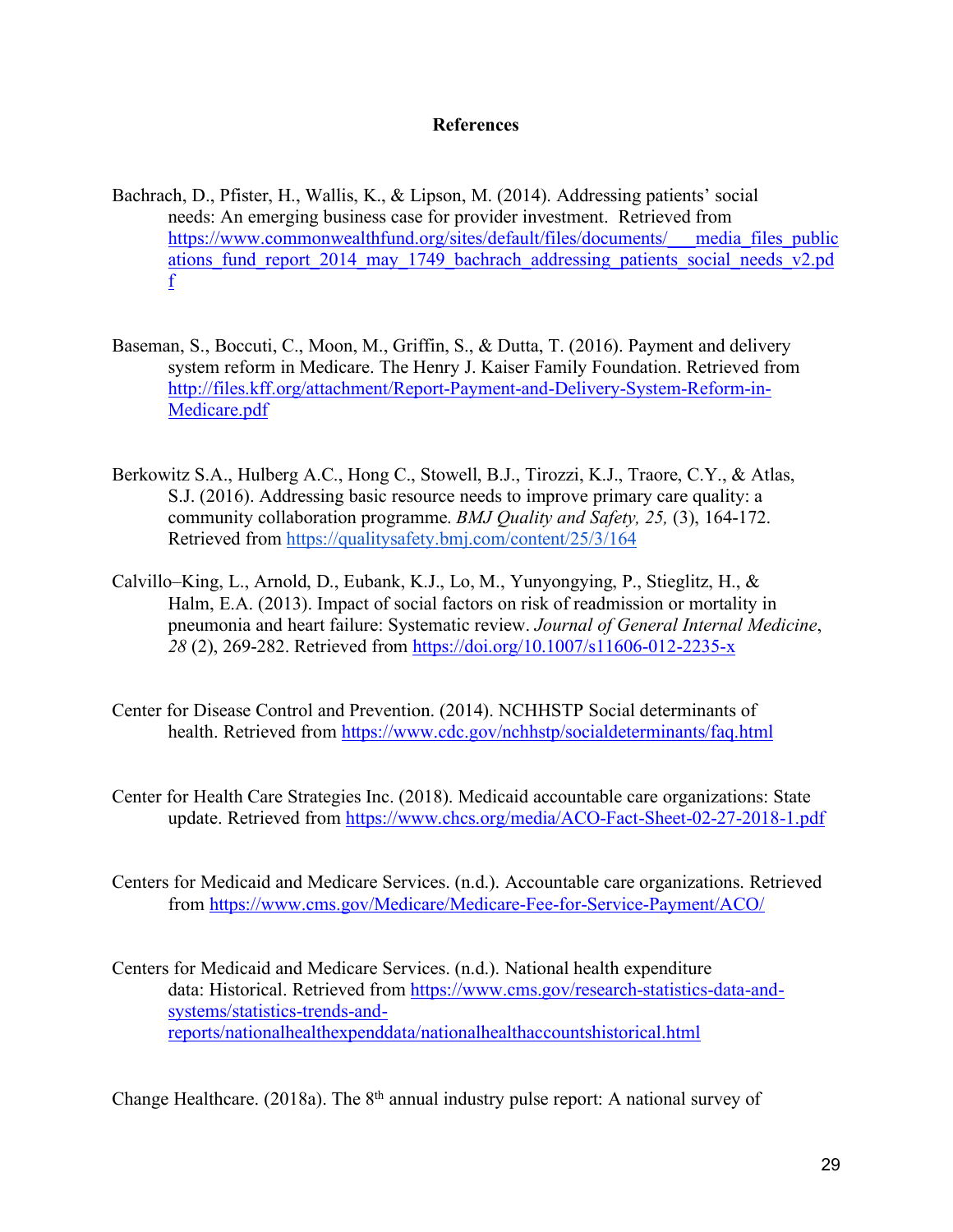leading health plans and other healthcare stakeholders. Retrieved from http://images.discover.changehealthcare.com/Web/ChangeHealthcare/%7Bc995a7a2 d3e0-474a-8128 dc557f219569%7D Change Healthcare Industry Pulse Report 2018.pdf

- Change Healthcare. (2018b). Finding the value in value-based care: State of value-based care in 2018. Retrieved from https://img04.en25.com/Web/ChangeHealthcare/%7Beb100b38-9ec2-492f-b87bb3c30d97fca1%7D\_CHC\_State-of-VBC-in-2018-Research-Study.pdf?elqTrackId=845cdf8cb10541b1aca45ee564dfc445&elqaid=913&elqat=2
- Cohen, R. A., Zammitti, E.P., & Martinez, E.P. (2017). Health insurance coverage: Early release of estimates from the National Health Interview Survey, 2016. National Center for Health Statistics. Retrieved from https://www.cdc.gov/nchs/data/nhis/earlyrelease/insur201705.pdf
- Crumley, D. & Pierre-Wright, M. (2018). Addressing social determinants of health through Medicaid accountable care organizations. Center for Health Care Strategies. Retrieved from https://www.chcs.org/addressing-social-determinants-health-medicaid-accountable-careorganizations/
- Gucciardi, E., Vahabi, M., Norris, N., Del Monte, J. P., & Farnum, C. (2014). The intersection between food insecurity and diabetes: A review. *Current Nutrition Reports*, *3*(4), 324-332. Retrieved from https://www.ncbi.nlm.nih.gov/pmc/articles/PMC4218969/
- Heiman, H. & Artiga, S. (2018). Beyond health care: The role of social determinants in promoting health and health equity. The Henry J. Kaiser Family Foundation. Retrieved from http://files.kff.org/attachment/issue-brief-beyond-health-care
- Institute for Healthcare Improvement. (n.d.). The IHI triple aim. Retrieved from http://www.ihi.org/Engage/Initiatives/TripleAim/Pages/default.aspx
- Krieger J. (2010). Home is where the triggers are: Increasing asthma control by improving the home environment. *Pediatric Allergy, Immunology, and Pulmonology*, *23*(2), 139-145. Retrieved from https://www.ncbi.nlm.nih.gov/pmc/articles/PMC3281289/
- National Academies of Sciences, Engineering, and Medicine. (2016). *A framework for educating health professionals to address the social determinants of health.* Washington, DC: The National Academies Press. Retrieved from https://doi.org/10.17226/21923.